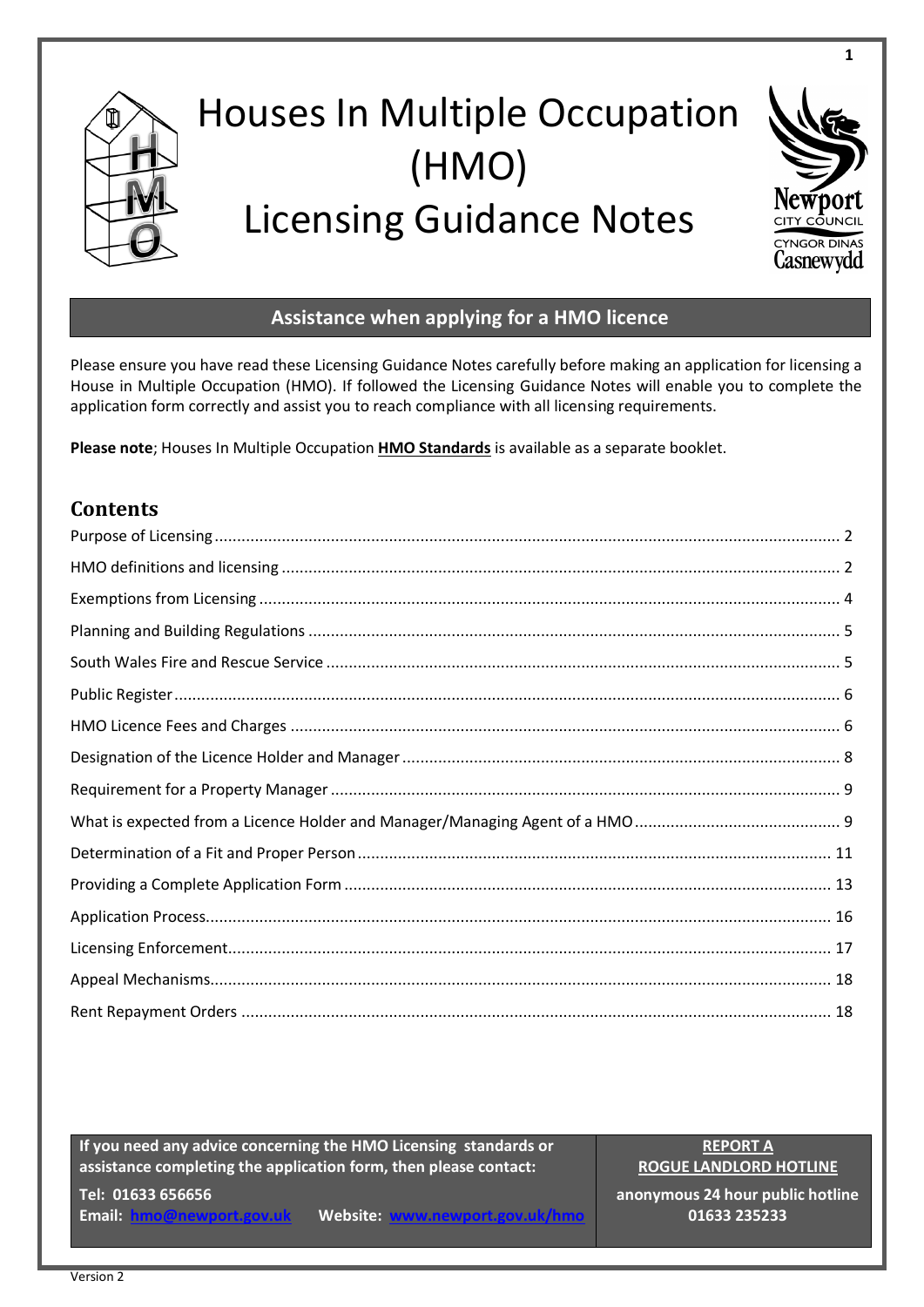## <span id="page-1-0"></span>**Purpose of Licensing**

Licensing of Houses in Multiple Occupation ensures that certain types of rented private property meet the necessary standards to ensure dwellings are safe for the occupants, and that the landlord is competent, qualified and the most appropriate person to manage it. Newport has an Additional Licensing scheme to help tackle other community issues such as waste, anti-social behaviour, energy efficiency and property security.

<span id="page-1-1"></span>**Failure to apply for a licence as required under the Housing Act 2004 is a criminal offence and may result in the council instigating legal proceedings (fines are unlimited).**

## **HMO definitions and licensing**

HMO stands for House in Multiple Occupation. Any property in Newport which houses 3 or more unrelated people forming more than 2 households must hold a licence unless specified as exempt.

The Government introduced Licensing in June 2006. There are two licensing schemes in operation in Newport. These are Mandatory Licensing, which requires properties of three or more storeys and five or more unrelated persons to be licensed; and Additional Licensing which covers all properties with three or more unrelated people forming more than two households in the same building.

The Licence will be valid for 5 years from the date of issue; it will specify the maximum number of occupants and households. The number of occupants will depend upon the size of rooms and the kitchen and bathroom facilities. A licence can be varied if circumstances change. The licence and any attached conditions must be displayed in a prominent location at the property.

#### **What is a household?**

A household is defined as a single person, a family or a cohabiting couple. Children are counted when determining an HMO.

#### **Main Residence**

In order to be an HMO the property must be used as the only or main residence of the tenants. Properties let to students, migrant works and domestic refugees will be treated as their only main residence.

#### **Example of NON HMO licensable**

- A family and two un-related foster children
- Three service users of CIW Registered Adult Social Care and a live-in Carer
- Owner Occupier and two lodgers

#### **Example of licensable HMO**

- 3 or more un-related people living together
- 3 or more migrant workers, asylum seekers or seasonal workers living together
- B&B Accommodation used as temporary accommodation for the homeless

**If you need any advice concerning the HMO Licensing standards or assistance completing the application form, then please contact:**

**REPORT A ROGUE LANDLORD HOTLINE**

**anonymous 24 hour public hotline 01633 235233**

**Tel: 01633 656656**

**Email: [hmo@newport.gov.uk](mailto:hmo@newport.gov.uk)** Website: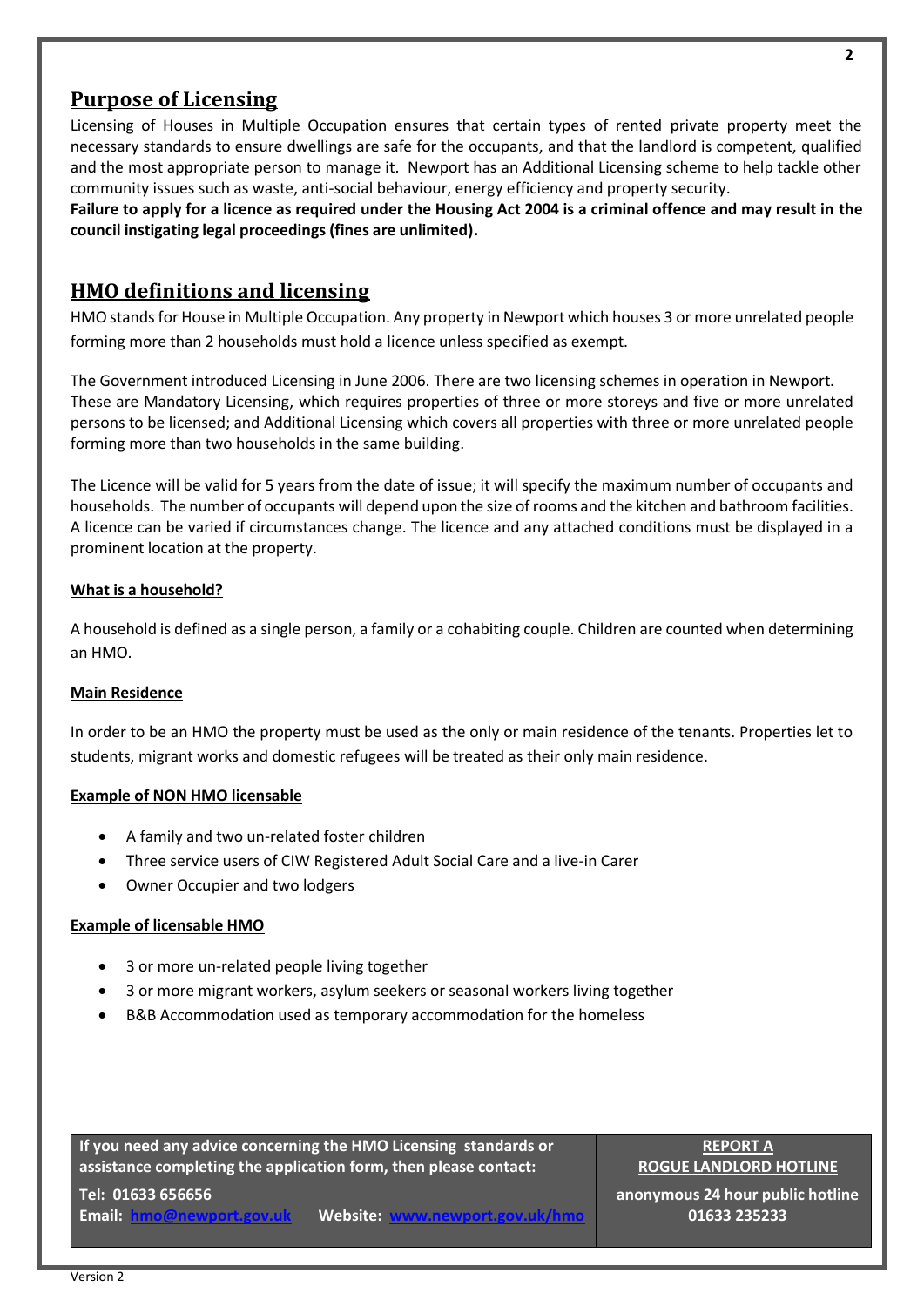#### **Self-Contained Flats (you do not share any facilities with any other people other than those living inside the flat)**

If a property is purpose built as flats and has evidence that it is compliant to Building Regulations 1991 then this is NOT an HMO.

If the property has been converted into flats and doesn't have evidence that it is compliant to Building regulations 1991 and is rented out then this is an HMO.

#### **Resident Landlord or Live-In Landlord**

If your landlord lives in the property, then you and one more person can occupy the property without it becoming a licensable HMO.

If you as the owner want to move in three unrelated people, the property would need a HMO licence.

#### **Domestic Employees**

If you have someone who lives with you but does not pay rent and is employed by you, then they are classed as a member of your household. Examples of domestic employees are: Nanny, Au Pair, Nurse, Carer, Governess, Servant (maid, cook or cleaner), Chauffeur, Gardener, Secretary or Personal assistant

#### **Care Inspectorate Wales**

A property where the company is regulated by the Care Inspectorate Wales then an HMO licence is not required.

**CHECK THE REGISTER AT: <https://careinspectorate.wales/>**

**If you need any advice concerning the HMO Licensing standards or assistance completing the application form, then please contact:**

**Tel: 01633 656656**

**Email: [hmo@newport.gov.uk](mailto:hmo@newport.gov.uk)** Website:

**REPORT A ROGUE LANDLORD HOTLINE**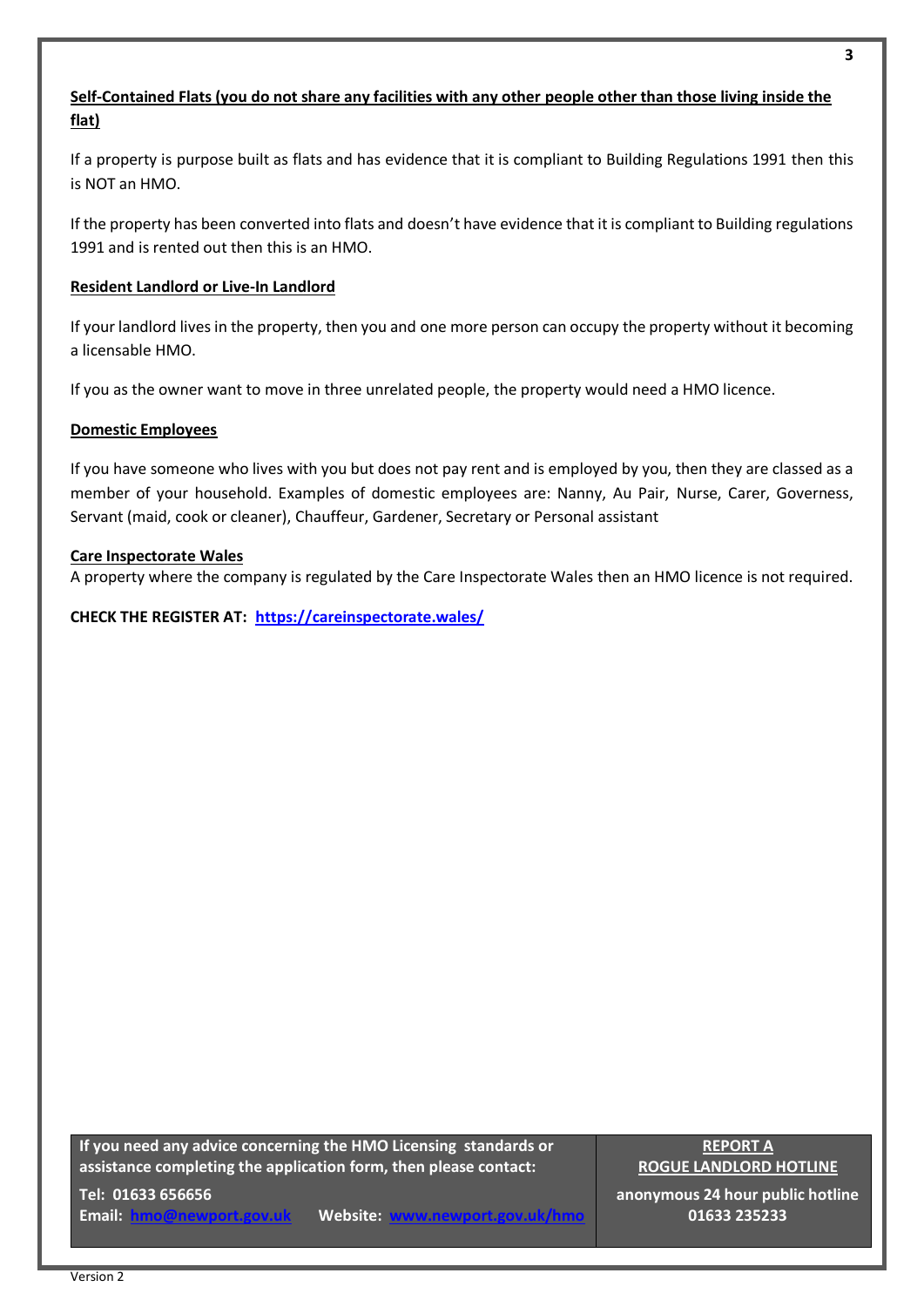## <span id="page-3-0"></span>**Exemptions from Licensing**

Certain classes of premises are exempt from the Mandatory and Additional Licensing schemes, these are as follows:-

- any house in which the Council has an interest, whether freehold or leasehold;
- any house used as a children's home or community home which is registered or provided under the Children Act 1989;
- any house registered under the Registered Homes Act 1984;
- any house which is occupied by persons who form only two households;
- any house which is occupied by no more than two persons in addition to the responsible person and any other member of their household;
- any house which has been converted into self-contained flats compliant to Building Regulations 1991 and with building works completed after  $1<sup>st</sup>$  June 1992;
- any house where the living accommodation consists of self-contained flats and at least two thirds of the flats are either:
	- let on leases of more than 21 years and wholly occupied by the lessees and their households; or
	- wholly occupied by any freeholder and their household;
- any house of which the responsible person is a health service body as defined in Section 519A of the Income and Corporation Taxes Act 1988;
- any house of which the responsible person is a social landlord registered in accordance with Part 1 of the Housing Act 1996;
- any house of which the responsible person is:
	- a university or other institution within the higher education sector within the meaning given by Section 91(5) of the Further and Higher Education Act 1992 or a college or other institution in the nature of a college in such a university or other institution;
	- an institution within the further education sector within the meaning given by section 91[3] of that Act;
	- an institution which provides a course qualifying for funding under Part 1 of the Education Act 1994;
- any house approved by the Secretary of State under section 27 of the Probation Services Act 1993.
- a building of Self-Contained flats with two thirds or more owner occupied
- a building which is owned or operated by the Council.

## **Temporary Exemption Notices**

Newport City Council (the Council) can serve a Temporary Exemption Notice (TEN) under Part 2 Section 62 of the Housing Act 2004. The Council must be satisfied that the person having control of or managing a property which requires a licence, but does not have one, informs the Council that he/she intends to take particular steps to ensure that the property is no longer required to be licenced. Where a TEN is served, the property will not require a licence during the period of which the notice is in force.

An initial TEN, if approved can be served for 3 months. The Council can then accept a second application for another 3 months. A maximum of two TEN's can be served on the property and the total TEN period will not be for more than 6 months.

To qualify for a TEN the council must be satisfied that:

• an intention to covert the property to flats which is dealt with by regulation 20 of the Building Regulations 1991. A building regulation certificate will need to be provided to the department upon completion of works

**If you need any advice concerning the HMO Licensing standards or assistance completing the application form, then please contact:**

**REPORT A ROGUE LANDLORD HOTLINE**

## **Tel: 01633 656656**

**Email: <b>[hmo@newport.gov.uk](mailto:hmo@newport.gov.uk)** Website:

**anonymous 24 hour public hotline 01633 235233**

**4**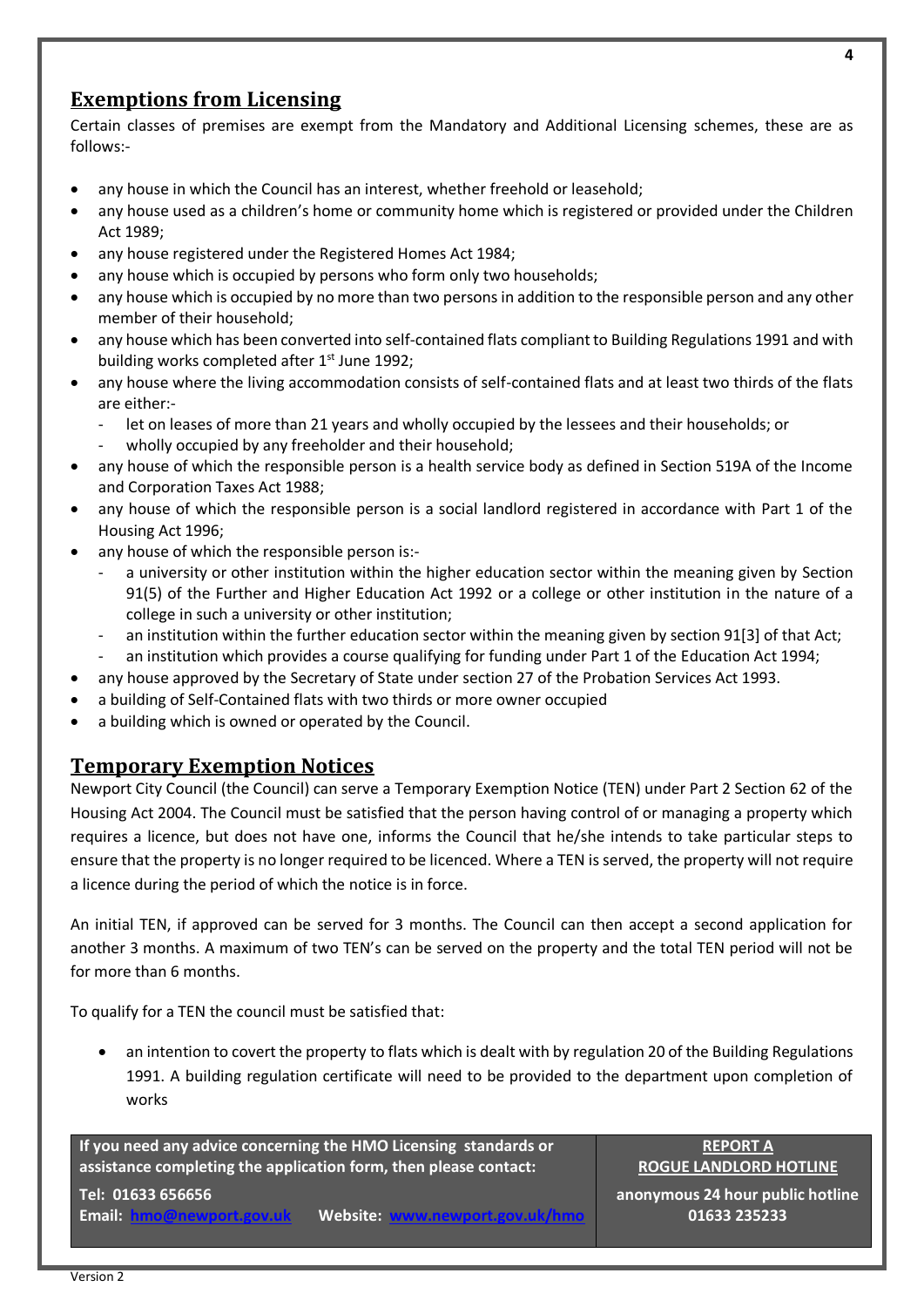• a change of use of the property where it ceases to be a HMO, for example, a reduction in tenant numbers (by tenancies ending or tenants vacating) or where the property will be occupied by a single household only

## *A sale of a property to another freeholder/leaseholder does not qualify for a TEN notice.*

Your application for a Temporary Exemption Notice may be refused. If your application is refused you can appeal to the RPT (Residential Property Tribunal)

To apply for a TEN please visit [www.newport.gov.uk/hmo](http://www.newport.gov.uk/hmo) to complete the TEN application, please return the completed application to [hmo@newport.gov.uk](mailto:hmo@newport.gov.uk)

## <span id="page-4-0"></span>**Planning and Building Regulations**

In addition to the property having to conform to standards adopted by the Council; planning permission may also be needed for Houses in Multiple Occupation. The onus is upon the owner or other persons having control of the property to ensure that all necessary Planning or Building Regulation approvals have been obtained in respect of the house. Licensing under the scheme does not imply that the required planning permission or Building Regulations have been complied with. The Planning Department is notified of all licensing application. For enquiries please contact:

Tel: 01633 656656

Tel Home Safety Checks: 08001691234

Emails: [planning@newport.gov.uk](mailto:planning@newport.gov.uk)

[building.control@newport.gov.uk](mailto:building.control@newport.gov.uk)

Head of Regeneration and Regulatory Services Development Services, Civic Centre, Newport, NP20 4UR

## <span id="page-4-1"></span>**South Wales Fire and Rescue Service**

In addition to the property having to confirm to standards adopted by the Council, the South Wales Fire and Rescue Service is notified of all licence applications. SWFRS provides guidance on fire safety measures and precautions within HMO's. In conjunction certain HMO's are subjected to the Regulatory Reform (fire safety) Order 2004; the FSO is regulated and enforced by the Fire Service. The FSO applies to the common parts of HMO's, flats and maisonettes. The FSO does not apply to the dwelling themselves or any parts of shared houses. For enquiries please contact:

South Wales Fire and Rescue Service Tel: 01443 232000 Forest Vie Business Park, Llantrisant, CF72 8LX Email[: swfs@southwales-fire.gov.uk](mailto:swfs@southwales-fire.gov.uk)

**Rent Smart Wales**

In addition to HMO Licensing, private landlords are required by the Housing (Wales) Act 2014 to be registered. Also, private landlords who undertake letting and management activities or their managing agents, will need to obtain a licence from Rent Smart Wales and undergo Rent Smart Wales training. Any landlords or management agents found not to be licensed will be reported by Newport City Council. For further Information please contact the Licensing Authority based at Cardiff City Council:

Rent Smart Wales PO Box 1106, Cardiff, CF11 1UA

Tel: 03000 133344 Website: [www.rentsmart.gov.wales/en/](http://www.rentsmart.gov.wales/en/)

**If you need any advice concerning the HMO Licensing standards or assistance completing the application form, then please contact:**

**Tel: 01633 656656**

**Email: [hmo@newport.gov.uk](mailto:hmo@newport.gov.uk)** Website:

**REPORT A ROGUE LANDLORD HOTLINE**

**anonymous 24 hour public hotline 01633 235233**

**Rhentu Doeth** Cymru Rent Smart Wales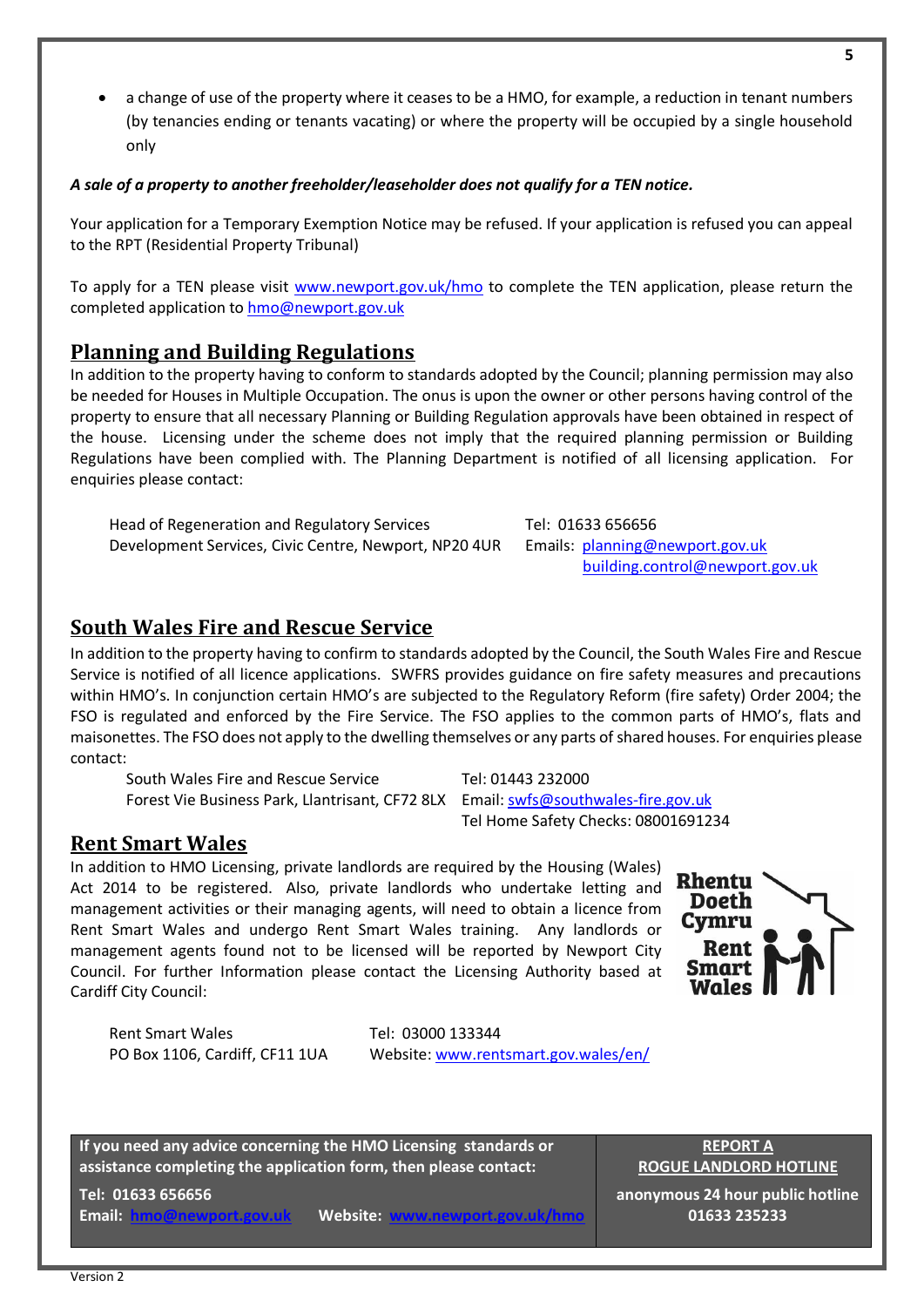Landlords and Agents who are licensed with Rent Smart Wales under Part 1 of the Housing (Wales) Act 2014 must comply with the Code of Practice. This Code contains two elements. First and foremost, it sets out what landlords must do to keep to the conditions of the licence. The second is information on what can be done to raise standards above the minimum level required by law. This is described as "Best Practice". To view this, please go to: [www.rentsmart.gov.wales/resource-library/](http://www.rentsmart.gov.wales/resource-library/)

## <span id="page-5-0"></span>**Public Register**

<span id="page-5-1"></span>Newport City Council maintains a Public Register of all licensed HMO properties within Newport. To view these, please visit: [www.newport.gov.uk/hmo.](https://eur03.safelinks.protection.outlook.com/?url=http%3A%2F%2Fwww.newport.gov.uk%2Fhmo&data=04%7C01%7CLauren.Phillips%40newport.gov.uk%7C3524e00cb43146f5bedf08d97f4e933a%7C2c4d0079c52c4bb3b3cad8eaf1b6b7d5%7C0%7C0%7C637680797711272432%7CUnknown%7CTWFpbGZsb3d8eyJWIjoiMC4wLjAwMDAiLCJQIjoiV2luMzIiLCJBTiI6Ik1haWwiLCJXVCI6Mn0%3D%7C1000&sdata=A1CkSl8Uyg1l397PrTed4uWSZrSYixQK0jswQjjlYfE%3D&reserved=0) This web page displays a link, which can search for a HMO by the property address, or it displays a file listing HMO addresses. The public register is updated every four months.

Newport City Council are required by law to maintain a public register of all licensed HMO properties within its area which includes the names and addresses of licence holders and managers. Please be aware that these details must be provided to anyone who requests them due to the Freedom of Information Act 2000. Such details can be requested by submitting a Freedom of Information Request.

## **HMO Licence Fees and Charges**

#### **Pre-Licence Inspections**

For a fee of £216.50 plus VAT an Environmental Health Officer and an HMO Licensing Officer will inspect the property, they will advise you of the HMO licensing requirements and process, assist you with the application form and will provide you with a schedule of works and a floor plan for you to consider.

If you are considering two options for the property i.e., a shared house or bedsit accommodation, you will require an additional schedule of work and an additional floor plan as they will require different layouts and facilities being specified. The Officer will provide you two schedules and floor plans for a fee of £270.50 plus VAT. If you consider more than two options for the property, as additional schedule of works and floor plans will be required there will be an additional fee of £54 plus vat for each additional property layout proposal

To arrange and pay for a pre-licence inspection please visit [www.newport.gov.uk/hmo.](http://www.newport.gov.uk/hmo) To discuss the service contact us on 01633 656656 or emai[l hmo@newport.gov.uk](mailto:hmo@newport.gov.uk)

#### **Non-Statutory Property Surveys**

If you would like a non-statutory property survey, the cost of the inspection is £209.00.

#### **HMO Fees**

An invoice for the licence fee will be sent to you on receipt of a complete application.

- A Licence cannot be transferred to another person once it has been issued
- All licence fees are non-refundable
- All new owners must apply for a licence

**If you need any advice concerning the HMO Licensing standards or assistance completing the application form, then please contact:**

**REPORT A ROGUE LANDLORD HOTLINE**

**Tel: 01633 656656**

**Email: [hmo@newport.gov.uk](mailto:hmo@newport.gov.uk)** Website: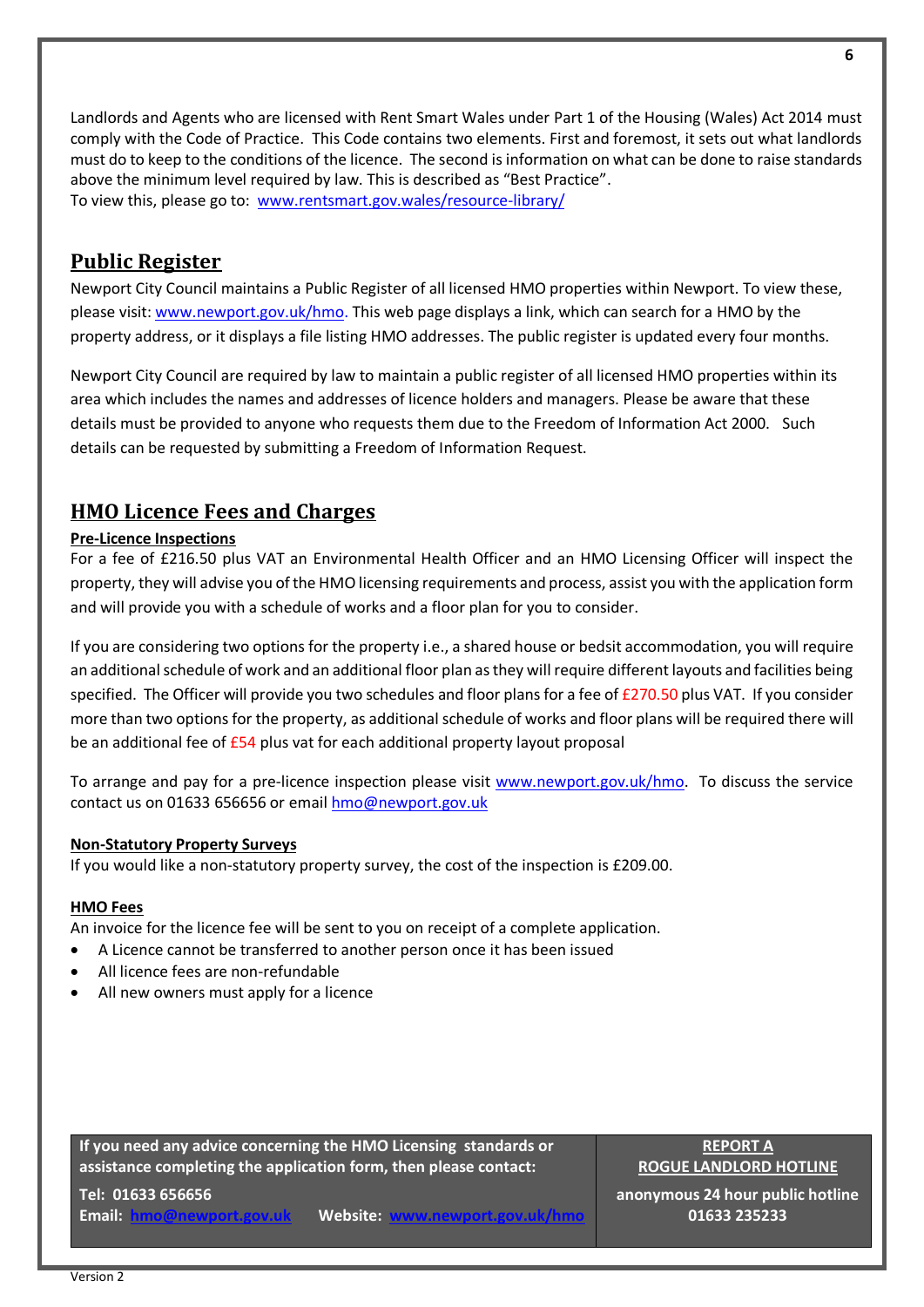|                                                                                           | Smaller HMOs (3-5 units/households) | Larger HMOs (6+ units/households) |
|-------------------------------------------------------------------------------------------|-------------------------------------|-----------------------------------|
|                                                                                           |                                     | £63.50 extra per                  |
| New/Initial application                                                                   | £1096.00                            | unit/household                    |
|                                                                                           |                                     | (maximum £1704)                   |
|                                                                                           |                                     | £63.50 extra per                  |
| Renewal application before expiration<br>(including all required satisfactory enclosures) | £866.50                             | unit/household                    |
|                                                                                           |                                     | (maximum £1449)                   |
|                                                                                           |                                     | £63.50 extra per                  |
| Renewal application after expiration<br>(equivalent of a new/initial application)         | £1096.00                            | unit/household                    |
|                                                                                           |                                     | (maximum £1704)                   |
| Application following revocation of                                                       |                                     | £63.50 extra per                  |
| previous licence (where property ownership is                                             | £866.50                             | unit/household                    |
| unchanged but landlord proposes a new manager)                                            |                                     | (maximum £1499)                   |

#### **HMO Charges**

An invoice for charges will be sent to you following an inspection and must be paid prior to a varied licence being issued.

#### **Licence Variations**

|                                                                         | Smaller HMOs (3-5 units/households) | Larger HMOs (6+ units/households) |
|-------------------------------------------------------------------------|-------------------------------------|-----------------------------------|
| Property inspection required<br>Change of layout<br>Change of occupancy | £99.00                              | £99.00                            |
| No property inspection required<br>Change of manager                    | no charge                           | no charge                         |

To arrange an inspection please contact us on 01633 656656 or email to [hmo@newport.gov.uk](mailto:hmo@newport.gov.uk)

#### **Methods of Payment**

Once your invoice has been generated, using your debtor account number, you may pay by bank transfer, using the automated payment line on 01633 656656, cheque or by visiting the Information Station. We do not accept cash.

**Please note** – All invoices must be paid in full, we do not except part or instalment payments. The invoice must be paid within 14 days.

Refunds will be issued if an application is made in error.

**If you need any advice concerning the HMO Licensing standards or assistance completing the application form, then please contact:**

**REPORT A ROGUE LANDLORD HOTLINE**

**Tel: 01633 656656**

**Email: [hmo@newport.gov.uk](mailto:hmo@newport.gov.uk) Website: [www.newport.gov.uk/hmo](http://www.newport.gov.uk/hmo)**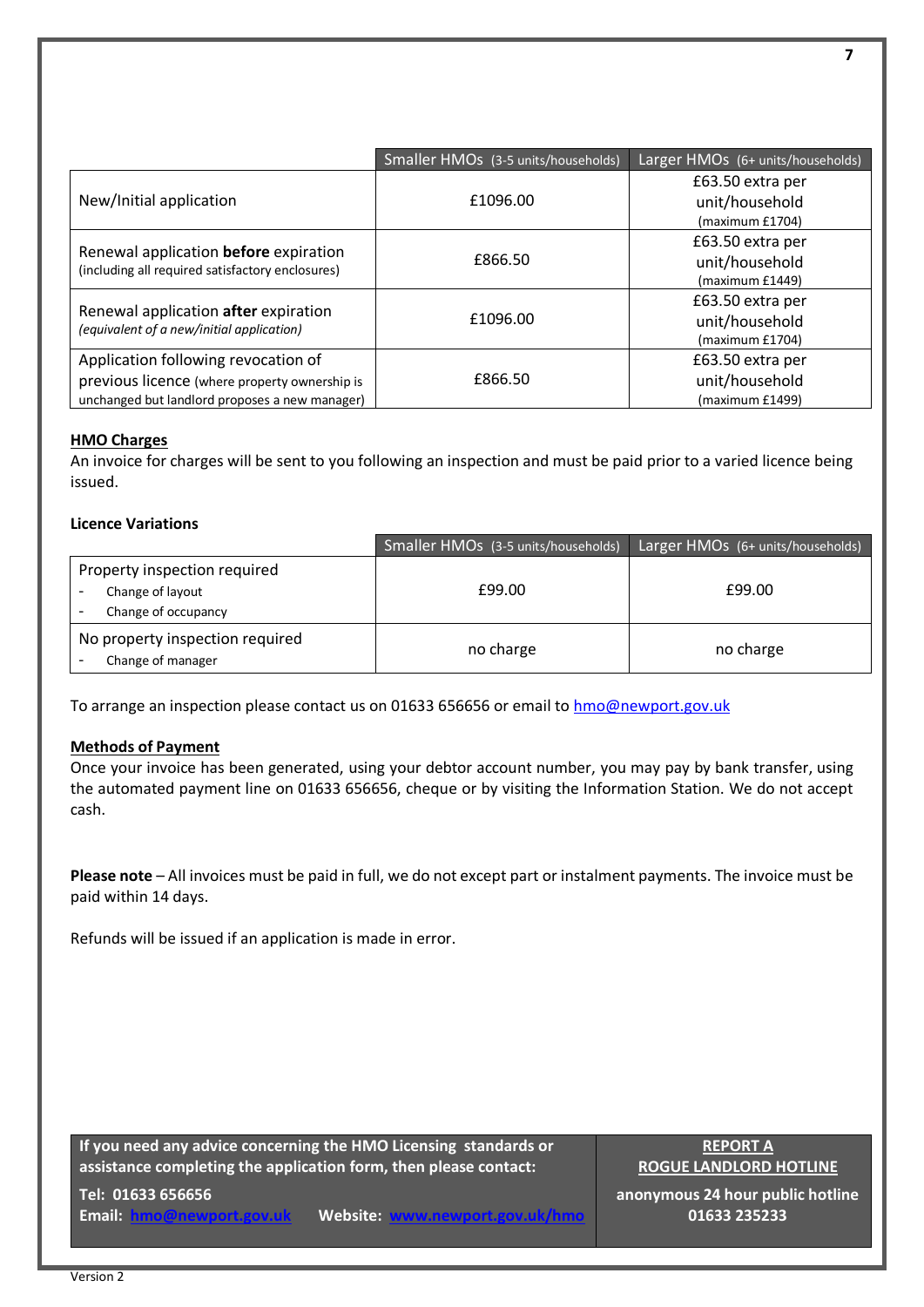Version 2

## <span id="page-7-0"></span>**Designation of the Licence Holder and Manager**

#### **Who should be the Licence Holder?**

The proposed licence holder should normally be the "person having control" of the property (the person legally entitled to receive the rental income from the property and who has the rights to sell the property), usually the owner of the property. However, there may be a good reason why this should not be the case (e.g. if the owner is ill or lives abroad). The "person having control" may be the leaseholder rather than freeholder.

A 'person having control' of a premises is someone who receives the rack-rent of the premises, whether on their own account OR as agent or trustee of another person. There can therefore be more than one 'person having control' for any premises. For example, if the rent is collected by a managing agent and then passed on to the owner, both the agent and the owner may be the 'person having control'.

If the landlord lives outside the jurisdiction of the British courts an alternative licence holder may need to be found.

The licence holder may often also be the manager; this would not be the case where the licence holder lives 50 miles from the property so as not to be able to effectively manage it.

Where two or more individuals are joint landlords all of those persons should be joint licence holders (each would be jointly and severally liable) unless those persons have agreed that only one (or more of them) should hold the licence.

Where the landlord is a company, a limited liability partnership, or a board of trustees, the licence should be granted to it. An employee, director or officer of these legal entities should not normally be the licence holder as it is the entity that is liable.

In the case of an unincorporated business (operating under a trading name) it will be the individual owners of the business who should jointly hold the licence, unless the Council agrees that one or more of the owners will do so.

If the Council is of the opinion that the proposed licence holder or manager is not suitable for that role they may agree another person to hold the licence or be the manager if that other person agrees.

#### **Who should be the Manager?**

The Licence Holder may also be the Manager. The person managing means the person who is an owner or lessee (tenant) of the premises or who receives the rent for the property or other payments for it from persons who are in occupation as tenants or licensees of parts of the premises. This applies whether the person receives the rent directly or through an agent or trustee. Where the rents or other payments are received through someone who is an agent or trustee not only does it include the owner (or lessee) but it also includes the agent or trustee. This could be the person who arranges and monitors remedial works, undertakes property inspection and the person who has access rights.

**If you need any advice concerning the HMO Licensing standards or assistance completing the application form, then please contact:**

**Tel: 01633 656656 Email: [hmo@newport.gov.uk](mailto:hmo@newport.gov.uk)** Website:

**REPORT A ROGUE LANDLORD HOTLINE**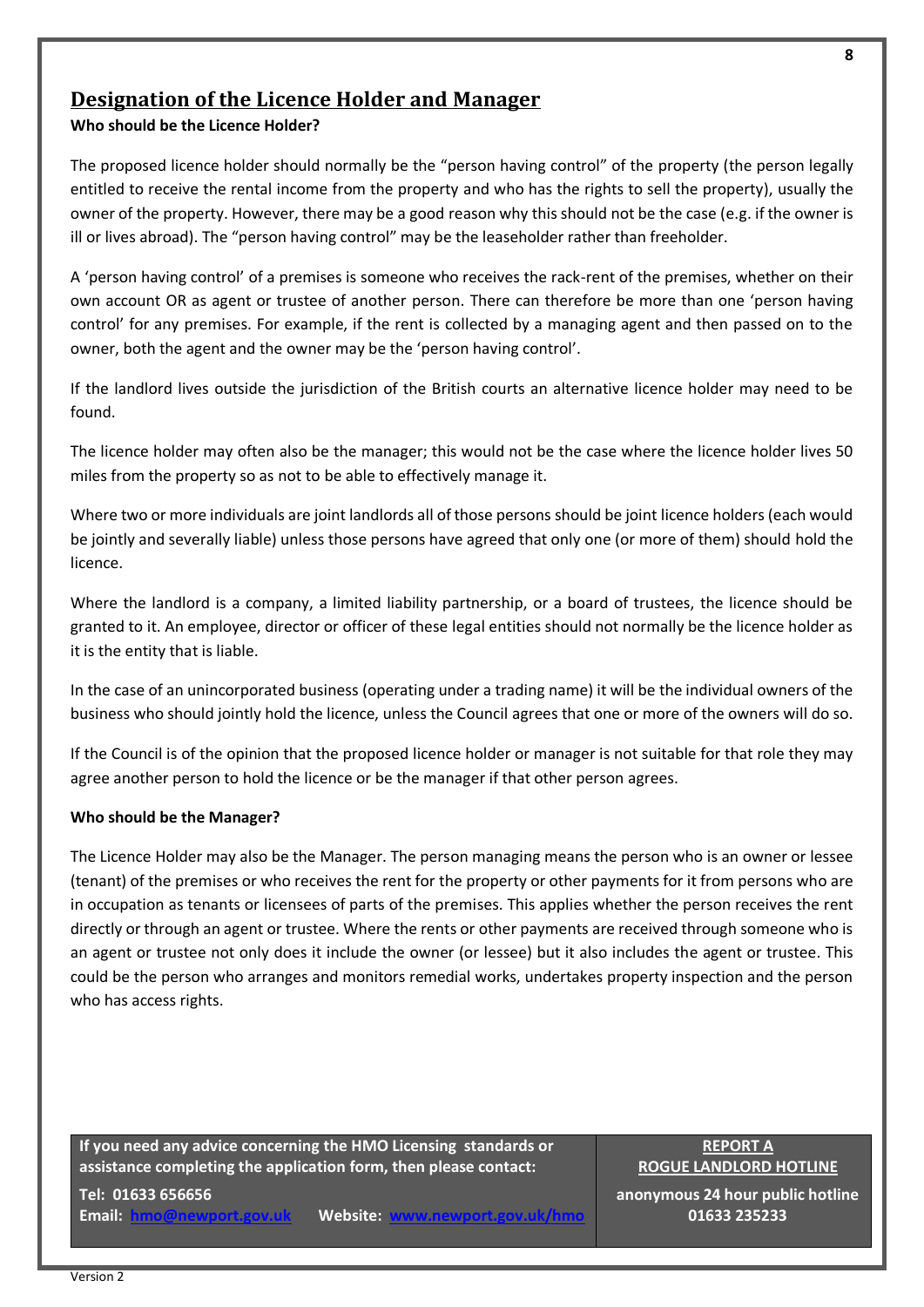## <span id="page-8-0"></span>**Requirement for a Property Manager**

If the intended Licence Holder resides over 50 miles from the HMO Property then a competent manager residing within 50 miles of the HMO Property **must** be appointed. They must also complete and sign the appropriate parts of the HMO application.

The table below provides a guide as to when a manager must be included on an HMO application:-

| Role                       | <b>Responsibilities</b>                                                                                                                                                                                                                                                                                                                                                                                                | Manager required? |
|----------------------------|------------------------------------------------------------------------------------------------------------------------------------------------------------------------------------------------------------------------------------------------------------------------------------------------------------------------------------------------------------------------------------------------------------------------|-------------------|
| <b>Tenant Finding Only</b> | Operates a tenant finding service only and in most cases drawing<br>up tenancy agreements, carries out tenant references and takes<br>receipt of initial months' rent and the deposit. Involvement ends<br>once the tenant moves into the property.                                                                                                                                                                    | NO.               |
| Part Management            | Undertakes part management of the property but may share<br>responsibilities with the Landlord/Owner. These include any<br>tenancy matters (tenancy agreements, complaints, anti-social<br>behaviour); receipt of the deposit and the rent, general property<br>maintenance and repairs. Visits the property regularly (i.e.<br>Weekly/Monthly) depending on the property type.                                        | <b>YES</b>        |
| <b>Full Management</b>     | Undertakes full management of the property including any<br>tenancy matters (tenancy agreements, complaints, anti-social<br>behaviour); receipt of the deposit and the rent, general property<br>maintenance and repairs. Has the ability to authorise any works<br>and make payments associated with managing the property.<br>Visits the property regularly (i.e. Weekly/Monthly) depending on<br>the property type. | <b>YES</b>        |

Should a change in management occur within the licence period you can apply to vary the licence at no extra cost. In these circumstances please contact the Housing Team on 01633 656656 or hmo@newport.gov.uk to request a [change of manager form.](http://www.newport.gov.uk/documents/Housing-documents/HMO/HMO-Manager-Variation-form-October-2018.pdf)

## <span id="page-8-1"></span>**What is expected from a Licence Holder and Manager/Managing Agent of a HMO**

A licence holder/manager/managing agent will ensure that the HMO is being run in a suitable manner this includes ensuring no anti-social behaviour is emanating from the property, that any repairs are being carried out within a reasonable timeframe that the property is being maintained and communal areas are kept clean and tidy. They will also provide access to the property for inspections to be carried out, in the case of an incident at the property (e.g. a fire), they should be able to meet an Environmental Health Officer or Senior Technical Officer at the property at short notice or arrange for access to be gained.

Licence holders/managers/managing agents will hold responsibility to ensure that HMO licence conditions attached to the HMO licence are being maintained and that The Management of Houses in Multiple Occupation (Wales) Regulations 2006 or The Licensing and Management of Houses in Occupation (Additional Provisions) (Wales) Regulations 2007 are not being breached.

To view a copy of the HMO licence conditions please visi[t www.newport.gov.uk/hmo](http://www.newport.gov.uk/hmo) or refer to your HMO licence.

**If you need any advice concerning the HMO Licensing standards or assistance completing the application form, then please contact:**

**REPORT A ROGUE LANDLORD HOTLINE**

**Tel: 01633 656656 Email: [hmo@newport.gov.uk](mailto:hmo@newport.gov.uk)** Website: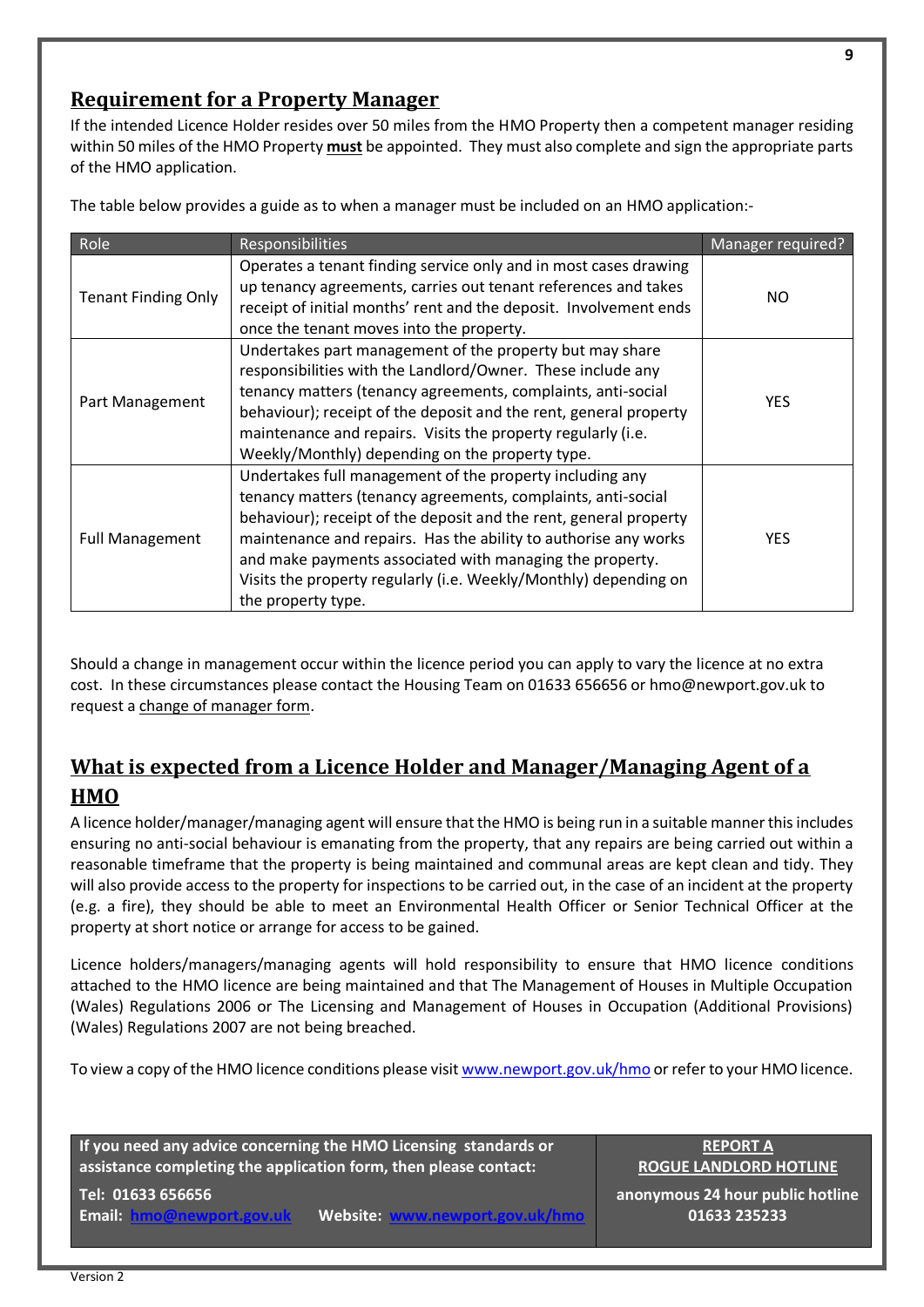HMO licence conditions include:

- 1. The licence holders/managers/managing agents name and contact details are made available to all tenants & displayed within the property.
- 2. That all means of escape from the property are kept free from obstruction and maintained in good working order and repair.
- 3. That the fire alarms & any other firefighting equipment provided are maintained in good working order.
- 4. The licence holder/manager/managing agent must take all measures as are reasonably required to protect the occupiers of the HMO from injury, having regard to:
	- The design of the HMO; and
	- The structural conditions in the HMO; and
	- The number of occupiers in the HMO.
- 5. The licence holder/manager/managing agent must in particular in relation to any roof or balcony that is unsafe, either ensure that it is made safe or take all reasonable measures to prevent access to it for so long as it remains unsafe.
- 6. In relation to any window the sill of which is at or near floor level, ensure that bars or other safeguards as may be necessary are provided to protect the occupiers against the danger of accidents which may be caused in connection with such windows.
- 7. The licence holder/manager/managing agent must ensure that the water supply and drainage system serving the HMO is maintained in good, clean and working condition.
- 8. The licence holder/manager/managing agent must supply to Newport City Council within 7 days of receiving a request in writing the latest Gas safety certificate.
- 9. The licence holder/manager/managing agent must ensure that every fixed electrical installation is inspected and tested at intervals not exceeding five years by a person qualified to undertake such inspection and testing. They must supply a certificate of testing to Newport City Council within 7 days of receiving a request in writing.
- 10. The licence holder/manager/managing agent must ensure that all common parts of the HMO are:
	- Maintained in good and clean decorative repair;
	- Maintained in a safe and working condition; and
	- Kept reasonably clear from obstruction.

The licence holder/manager/managing agent must in particular ensure that:

- All handrails and banisters are at all times kept in good repair;
- Any stair coverings are safely fixed and kept in good repair;
- All windows and other means of ventilation within the common parts are kept in good repair;
- The common parts are fitted with adequate light fittings that are available for use at all times by every occupier of the HMO, and
- Fixtures, fittings or appliance used in common by two or more households within common by two or more households within the HMO are maintained in good and safe repair and in clean working order.
- All outbuildings, yards and forecourts which are used in common by two or more households living within the HMO are maintained in repair, clean condition & good order.
- Any garden is kept in a safe and tidy condition.

**If you need any advice concerning the HMO Licensing standards or assistance completing the application form, then please contact:**

#### **REPORT A ROGUE LANDLORD HOTLINE**

**Tel: 01633 656656**

**Email: <b>[hmo@newport.gov.uk](mailto:hmo@newport.gov.uk)** Website: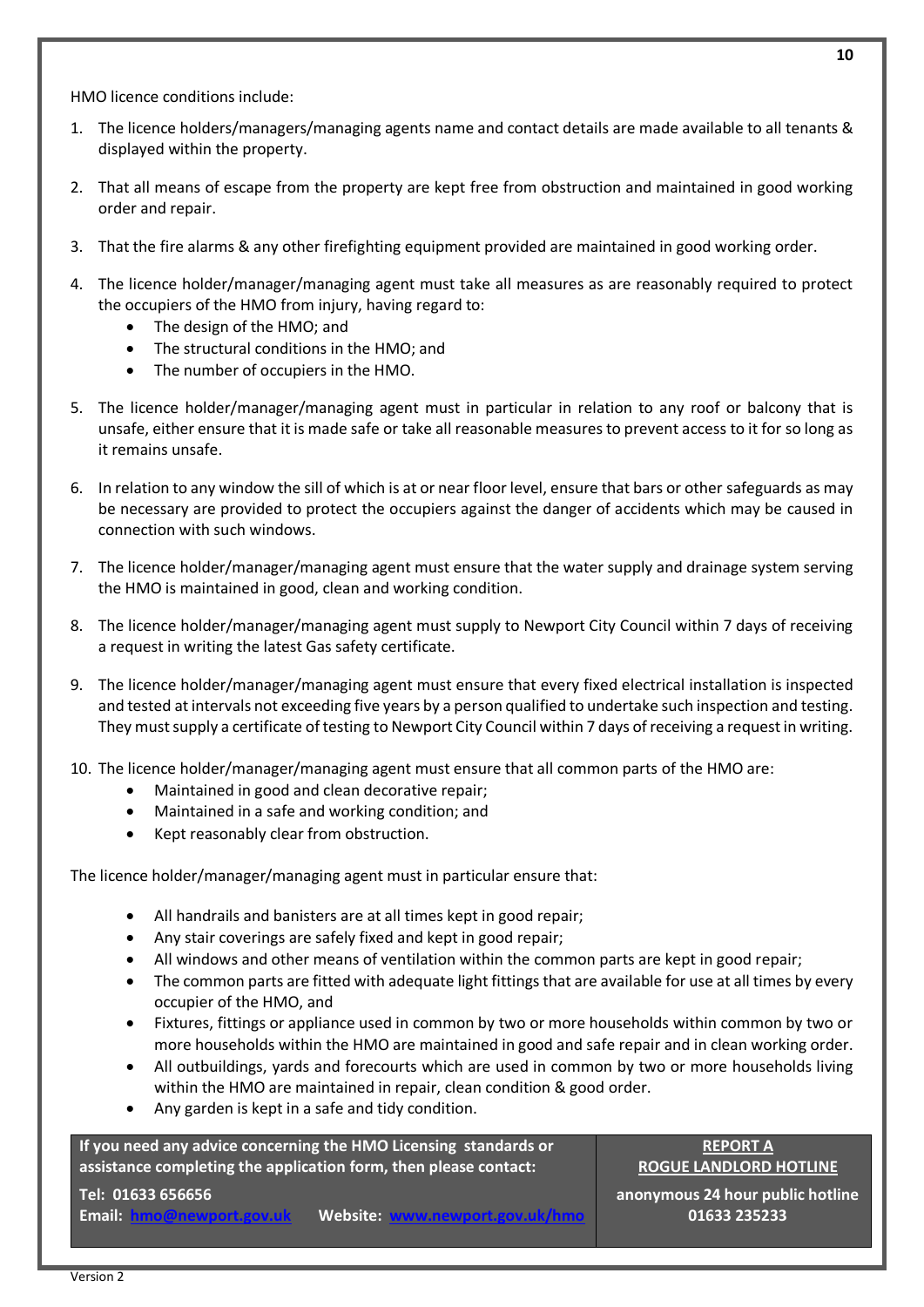- Boundary walls, fences and railings are kept and maintained in good and safe repair so as not to constitute a danger to occupiers.
- 11. The licence holder/manager/managing agent must ensure that each unit of living accommodation within the HMO and any furniture supplied with it are in clean condition at the beginning of a person's occupation of it.
- 12. The licence holder/manager/managing agent must ensure that in relation to each part of the HMO that is used as living accommodation, internal structure is maintained in good order, any fixtures, fittings or appliances within the part are maintained in good repair and in clean working order, and that every window and other means of ventilation are kept in good repair.
- 13. The licence holder/manager/managing agent must ensure that sufficient bins or other suitable receptacles are provided which are adequate for the requirements of each household occupying the HMO for storage of refuse and litter pending their disposal.

Any licence holder/manager/managing agent may be held accountable if when a property is inspected any of the above is not being met.

If a prosecution is brought against the licence holder/manager/managing agent under section 234(3) of the Housing Act for failing to comply with the management regulations, the offence is punishable on summary conviction with an unlimited fine.

If a prosecution is brought against the licence holder/manager/managing agent under section 72 (1) failing to licence a HMO for which they are the person having control or managing or section72 (2) the manager or person having control allows another person to occupy the HMO and that persons occupation results in the HMO being occupied by more households or person than is authorised on the licence. On summary conviction they will be liable to an unlimited.

## <span id="page-10-0"></span>**Determination of a Fit and Proper Person**

Before the Council can grant a licence, it must determine whether the proposed licence holder or proposed manager of the property is a fit and proper person. To do this the Council must consider circumstances which may compromise the welfare of the tenants and the good management of the property. It must consider amongst other things:

- Any previous convictions relating to violence, sexual offences, drugs, fraud, or other dishonesty.
- If the person has broken laws relating to housing or landlord tenant issues.
- If the person has been found guilty of unlawful discrimination in connection with the running of a business.
- If the person has previously managed HMOs and has infringed any Approved Codes of Practice or been refused a licence.

When determining fit and proper, we will await the outcome of any pending prosecutions. With any HMO renewal or new application or following a prosecution, a fit and proper investigation is undertaken. We cannot process any HMO licence applications if there is a pending prosecution.

If any HMO licence has expired or prior to the licence expiry date, fully completed licence applications must still be completed and submitted to the Environmental Health Housing Team regardless of any pending prosecution.

If anyone is determined as guilty of running an unlicensed HMO, we will submit a fit and proper report to the Regulatory Service Manager (Environment and Community) and will consider the fit and proper test under [Section](https://www.legislation.gov.uk/ukpga/2004/34/section/66)  [66 of the Housing Act 2004.](https://www.legislation.gov.uk/ukpga/2004/34/section/66)

**If you need any advice concerning the HMO Licensing standards or assistance completing the application form, then please contact:**

**REPORT A ROGUE LANDLORD HOTLINE**

**Tel: 01633 656656**

**Email: [hmo@newport.gov.uk](mailto:hmo@newport.gov.uk)** Website: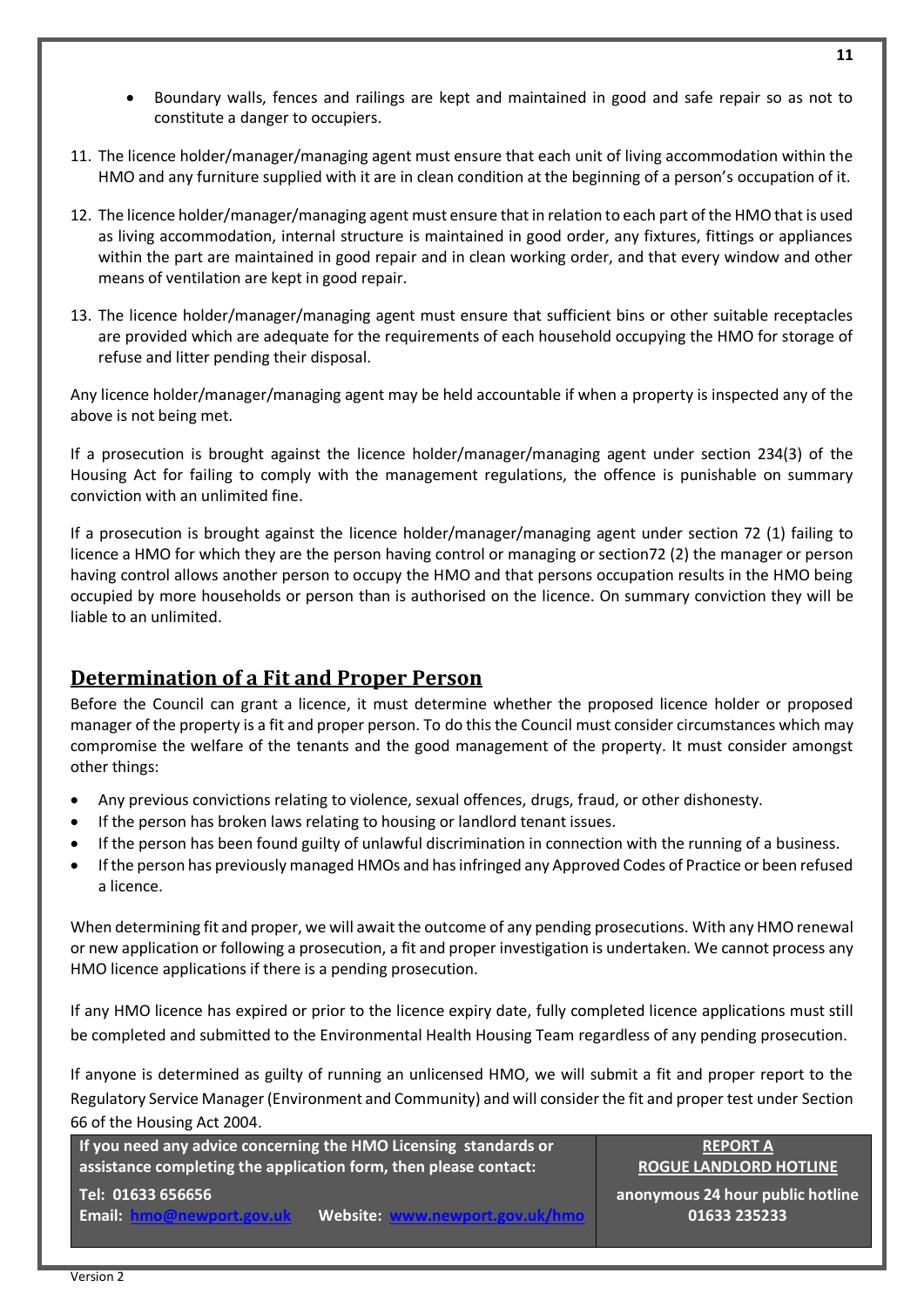The licence Holder must also sign a declaration that they are confident that any person appointed to assist in the management of the property including key holders would be able to sign the declaration themselves. Any employee who is involved with the management of the HMO can be regarded as an 'associate'.

Those signing the declaration should note that any offences committed by an associate or family member are also relevant.

An unspent conviction will not necessarily prevent a fit and proper judgement by the Council. The Council will consider each offence and any mitigating circumstances on their relative merits.

The Council can revoke a licence if it no longer considers a licence holder to be fit and proper.

The proposed licence holder and proposed manager are required to provide a declaration to confirm their status with regard to criminal offences. To satisfy this requirement a disclosure statement must be obtained from [Disclosure Barring Service](https://www.gov.uk/government/organisations/disclosure-and-barring-service)**.** Disclosure statements provided with the application must be dated no more than **six months** prior to the date of licence application. Please include the original document with your application.

Under the [Rehabilitation of Offenders Act 1974](https://www.legislation.gov.uk/ukpga/1974/53) there is no requirement to provide details about previous convictions that are 'spent'. A conviction becomes 'spent' after a certain length of time, which varies depending upon the sentence and the age of the person at the time of conviction. If a person is sentenced to more than 2  $\frac{1}{2}$ years in prison, their conviction can never become 'spent'. If you have any doubts about whether you have to declare a previous conviction, you should contact your local Probation Office, Citizens Advice Bureau or your Solicitor.

A persons Fit and Proper status may be reviewed if they are prosecuted for an offence i.e consistently breaching licensing conditions, that there is evidence of poor management or for any other factors deemed relevant by the Council.

The fit and proper person test is covered generically in the council[s Public Protection Enforcement Policy](https://eur03.safelinks.protection.outlook.com/?url=https%3A%2F%2Fwww.newport.gov.uk%2Fdocuments%2FPolicies%2FPublic-Protection-Enforcement-Policy-November-2013.pdf&data=04%7C01%7CJames.Andrews%40newport.gov.uk%7C0e794ef4469e4b970f8908d9fc7116b2%7C2c4d0079c52c4bb3b3cad8eaf1b6b7d5%7C0%7C0%7C637818384901622613%7CUnknown%7CTWFpbGZsb3d8eyJWIjoiMC4wLjAwMDAiLCJQIjoiV2luMzIiLCJBTiI6Ik1haWwiLCJXVCI6Mn0%3D%7C3000&sdata=wfAXUHcbN7jTzFOovwtpgXGrLZ0OpqMwpF3WYn3LiXI%3D&reserved=0) following a prosecution.

If a landlord is determined to not be fit and proper, they will receive a letter confirming this along with questions about the future management of any existing HMO's which they have licenced or are intending to licence. The landlord will need to provide information regarding who will take over full responsibility of the HMO's and the day-to-day management such as receiving rent and dealing with complaints, placing tenants inside such properties and the maintenance or large-scale renovation works. If anyone is determined as not fit and proper, they will not be able to have any involvement with any HMO. In addition, Rent Smart Wales will be advised of any possible determination and of any prosecution result, this may have an impact on licences held under the Housing (Wales) Act 2014 – this will be determined by Rent Smart Wales.

The Council may decide to make an Interim Management Order; IMO taking over full managerial control of the HMO for up to 12 months. This could be extended for a further 5 years if a Final Management Order is made. Alternatively, the IMO can be made where there is no realistic opportunity for a HMO being licensed or were the health safety and welfare conditions are breached prevents a licence being issued.

Please note: Tenants of any HMOs cannot be evicted as outlined under Section 75 of the Housing Act 2004.

**If you need any advice concerning the HMO Licensing standards or assistance completing the application form, then please contact: Tel: 01633 656656**

**Email: [hmo@newport.gov.uk](mailto:hmo@newport.gov.uk)** Website:

**REPORT A ROGUE LANDLORD HOTLINE**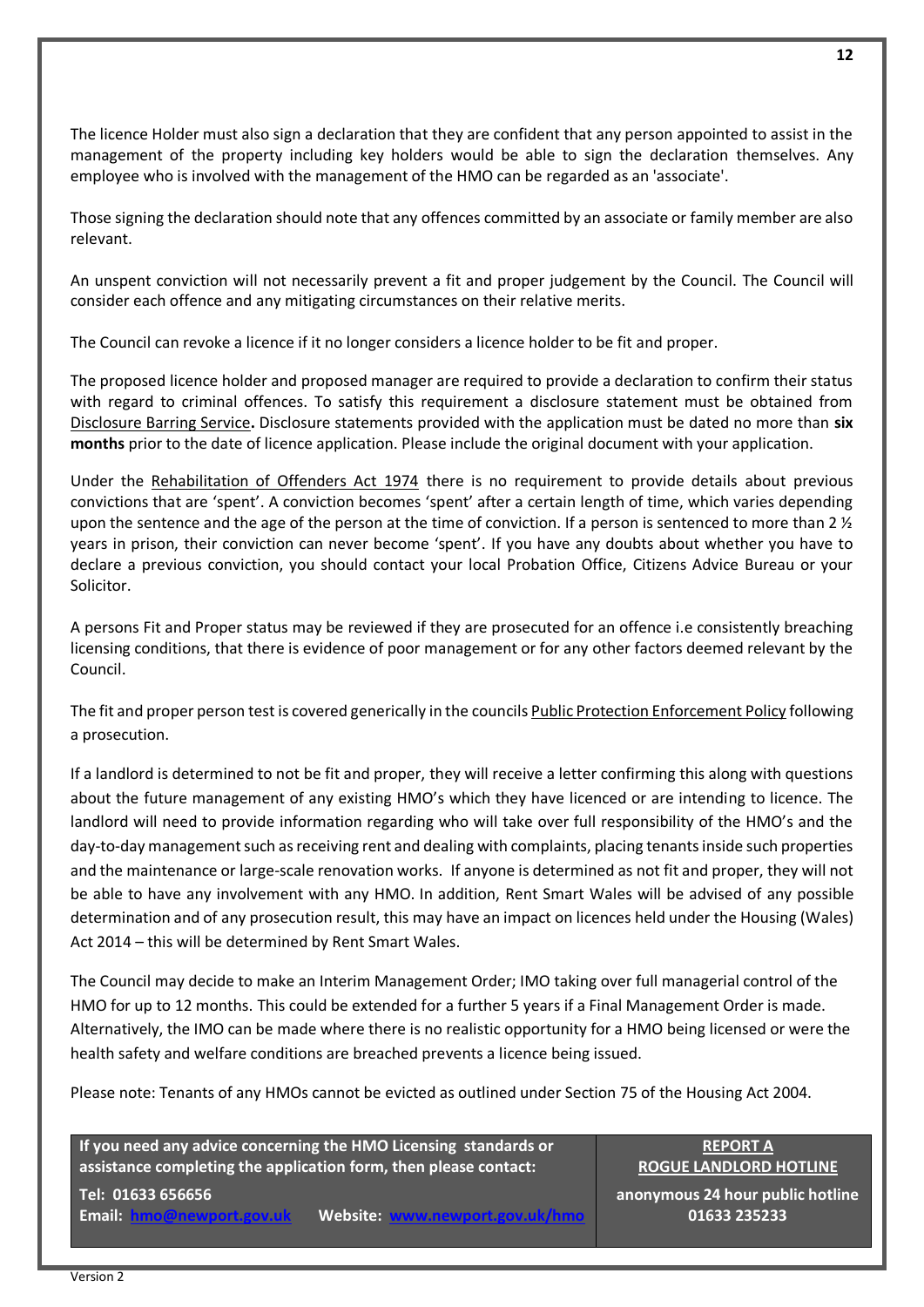**Disclosure Barring Service** can provide a 'basic' disclosure that contains details of unspent convictions personal to an applicant. This type of disclosure is only issued to the applicant and may be used more than once. Disclosure applications can be made at:

| <b>Disclosure Barring Service</b> | Website: www.gov.uk/disclosure        |
|-----------------------------------|---------------------------------------|
| <b>DBS</b> customer services      | Email customerservices@dbs.gsi.gov.uk |
| PO Box 3961                       | DBS helpline                          |
| <b>Royal Wootton Bassett</b>      | 03000 200 190                         |
| SN4 4HF                           | Minicom                               |
|                                   | 03000 200 192                         |
|                                   | Welsh                                 |
|                                   | 03000 200 191                         |

## <span id="page-12-0"></span>**Providing a Complete Application Form**

Please complete all sections of the application form in full, clearly marking any parts which are not applicable. The following summary will help you provide an accurate and complete application form:

- **Licence Holder** In most cases the proposed licence holder will be an individual, but it can also be a company, partnership, charity, or trust; in which case a responsible person(s) will need to be designated and details of the directors and secretaries provided.
- **Ownership** Please provide details of all parties that may have an interest in the property (e.g. freeholder, leaseholder, mortgage provider, trustees etc).
- **Control** Answer yes or no to the questions. This will help us understand what the proposed licence holder and manager/managing agent are responsible for.
- **Management –** Provide full details of the manager/managing agent and any employees who will be involved with the property (i.e. estate agent); and their responsibilities.
- **Notify** Use the form at the back of the application form to assist you in informing any interested parties.
- **Property**  Please provide full details of the property, how many occupants you would like, the rooms/facilities available, heating options, fire precautions in place and your tenant/property management.
- **Floor Plans –** Use the space to provide hand drawn plans or attach scale or non-scale plans. If an Officer has visited your property we may already have plans on file. Plan must detail room measurements and fire precautions. Alternatively, the Council can draw property floor plans if you opt for the Pre-Licence Inspection Service [www.newport.gov.uk/hmo](http://www.newport.gov.uk/hmo)
- **Declarations** Please sign, print and date all relevant parts.
- **If a company is included as either the Licence Holder or Manager then a company organisational structure stating individual roles and names must be provided**.

Once a complete application is received a draft licence will be issued and an invoice will be raised. This licence will contain conditions that must be complied with. The consultation period is 28 days and during this time we will consult with Building Control, Planning, the Fire Authority, any joint owners or mortgage providers and anyone else with a legal interest in the property regarding the [application](http://www.newport.gov.uk/documents/Housing-documents/HMO/HMO-application-form.pdf) for the HMO Licence.

By providing email addresses, the applicant consents to receiving documents transmitted by electronic means via email in accordance with S247 of the Housing Act 2004.

This will also apply to all interested parties specified on this application form where an email address has been provided.

**If you need any advice concerning the HMO Licensing standards or assistance completing the application form, then please contact: Tel: 01633 656656**

**Email: [hmo@newport.gov.uk](mailto:hmo@newport.gov.uk)** Website:

**REPORT A ROGUE LANDLORD HOTLINE**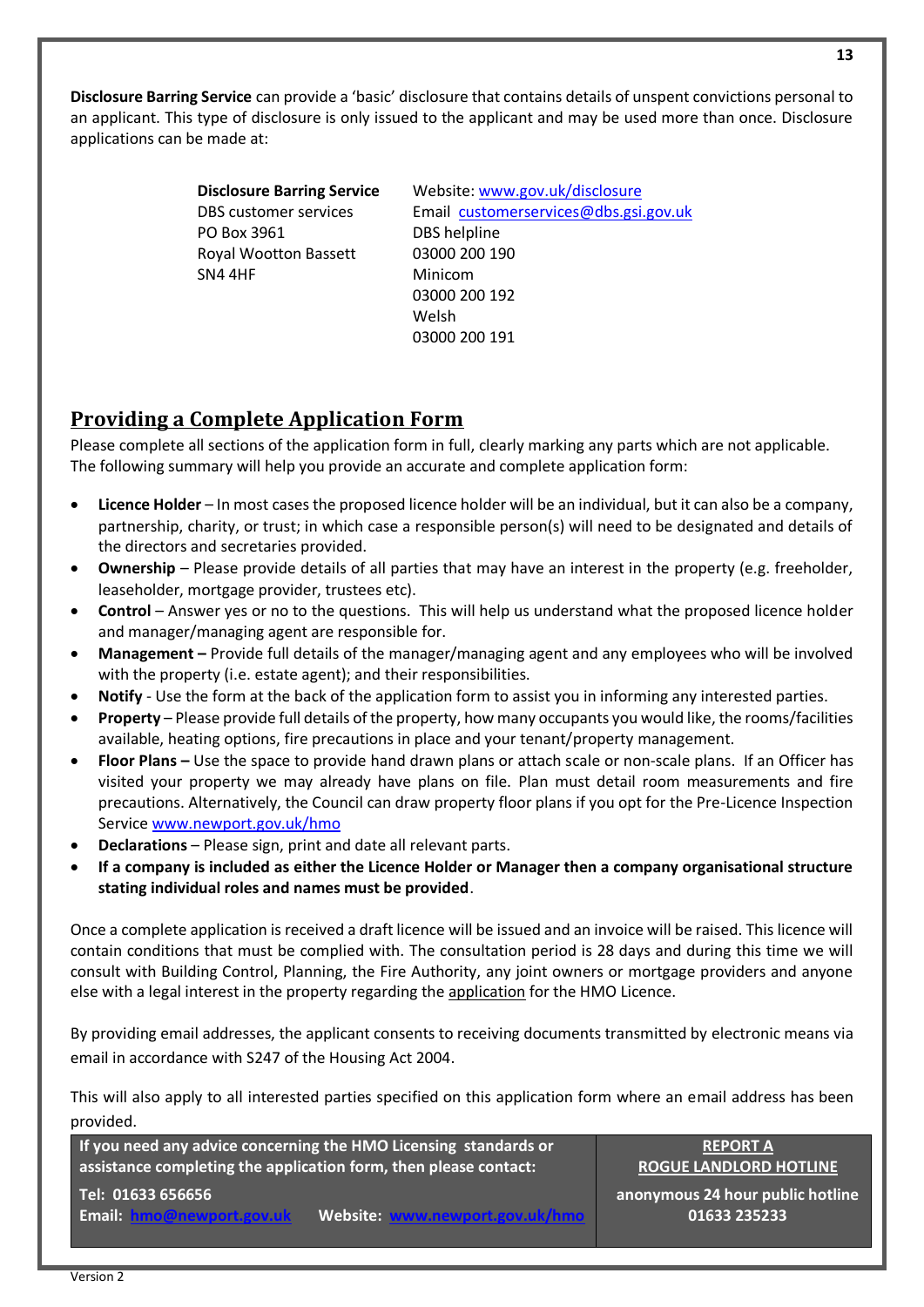## **Supporting Documentation**

**The following original satisfactory documentation must be submitted with all application forms or the application will not be valid**. You may now submit your scanned HMO Application, supporting documents and any electronically produced certificates from your contractors via email at: **HMO@newport.gov.uk** - Please use PDF Format where possible. Any discrepancies found, will result in rejection and original documents will be requested**.** We will return all original documents received in the post.

#### **Evidence of permanent residential address for Proposed Licence Holder, Property Owner and Local Managing Agent** *(if applicable)*

| When required      | All property applications                                                       |
|--------------------|---------------------------------------------------------------------------------|
| Expiry period      | With all new/initial or renewal applications and manager variation applications |
| Accepted documents | Driving Licence, utility bill or business premises utility bill                 |

## **Disclosure Barring Service Certificate for Proposed Licence Holder, Local Managing Agent and Managing Agent Company Director** *(if applicable)*

| When required          | With all new/initial or renewal applications and manager variation applications   |
|------------------------|-----------------------------------------------------------------------------------|
| <b>Expiry period</b>   | 6 months                                                                          |
| Accepted documents     | Disclosure and Barring Service (DBS) and the Criminal Records Bureau (CRB)        |
| Additional information | Applications for the Disclosure Barring Service Certificate (UK wide) can be made |
|                        | online at https://www.gov.uk/government/organisations/disclosure-and-barring-     |
|                        | service                                                                           |

#### **Current Gas Safe Certificate**

| When required          | All properties with gas appliances (e.g. boiler/fires)                                             |  |
|------------------------|----------------------------------------------------------------------------------------------------|--|
| <b>Expiry period</b>   | 12 months                                                                                          |  |
| Accepted documents     | Landlord/Owner Gas Safety Certificate                                                              |  |
| Additional information | Tested and certified safe by a registered Gas Safe Engineer<br>$\bullet$                           |  |
|                        | Certificate still required if boiler is situated in the commercial area of a property<br>$\bullet$ |  |
|                        | and not in the HMO itself if it supplies the HMO with water/ heating                               |  |
|                        | If you are having difficulty finding an approved engineer then you can find one at<br>٠            |  |
|                        | www.gassaferegister.co.uk                                                                          |  |

#### **Current Electrical Installation Condition Report – continued overleaf**

| <b>Expiry period</b>                                                                                                                                    | 5 years maximum, unless engineer specifies less                                                   |                                                 |                                                  |  |
|---------------------------------------------------------------------------------------------------------------------------------------------------------|---------------------------------------------------------------------------------------------------|-------------------------------------------------|--------------------------------------------------|--|
| Accepted documents                                                                                                                                      |                                                                                                   | <b>Electrical Installation Condition Report</b> |                                                  |  |
| Additional information                                                                                                                                  | Tested and certified "satisfactory" by a NICEIC registered or equivalent electrician<br>$\bullet$ |                                                 |                                                  |  |
|                                                                                                                                                         | If you are having difficulty finding an approved engineer then you may find the<br>$\bullet$      |                                                 |                                                  |  |
|                                                                                                                                                         | following links useful:                                                                           | www.trustmark.org.uk                            | www.niceic.com                                   |  |
|                                                                                                                                                         | www.eca.co.uk                                                                                     | www.elecsa.co.uk                                | www.napit.org.uk                                 |  |
| If you need any advice concerning the HMO Licensing standards or<br><b>REPORT A</b><br>assistance completing the application form, then please contact: |                                                                                                   | <b>ROGUE LANDLORD HOTLINE</b>                   |                                                  |  |
| Tel: 01633 656656<br>Email: hmo@newport.gov.uk                                                                                                          | Website: www.newport.gov.uk/hmo                                                                   |                                                 | anonymous 24 hour public hotline<br>01633 235233 |  |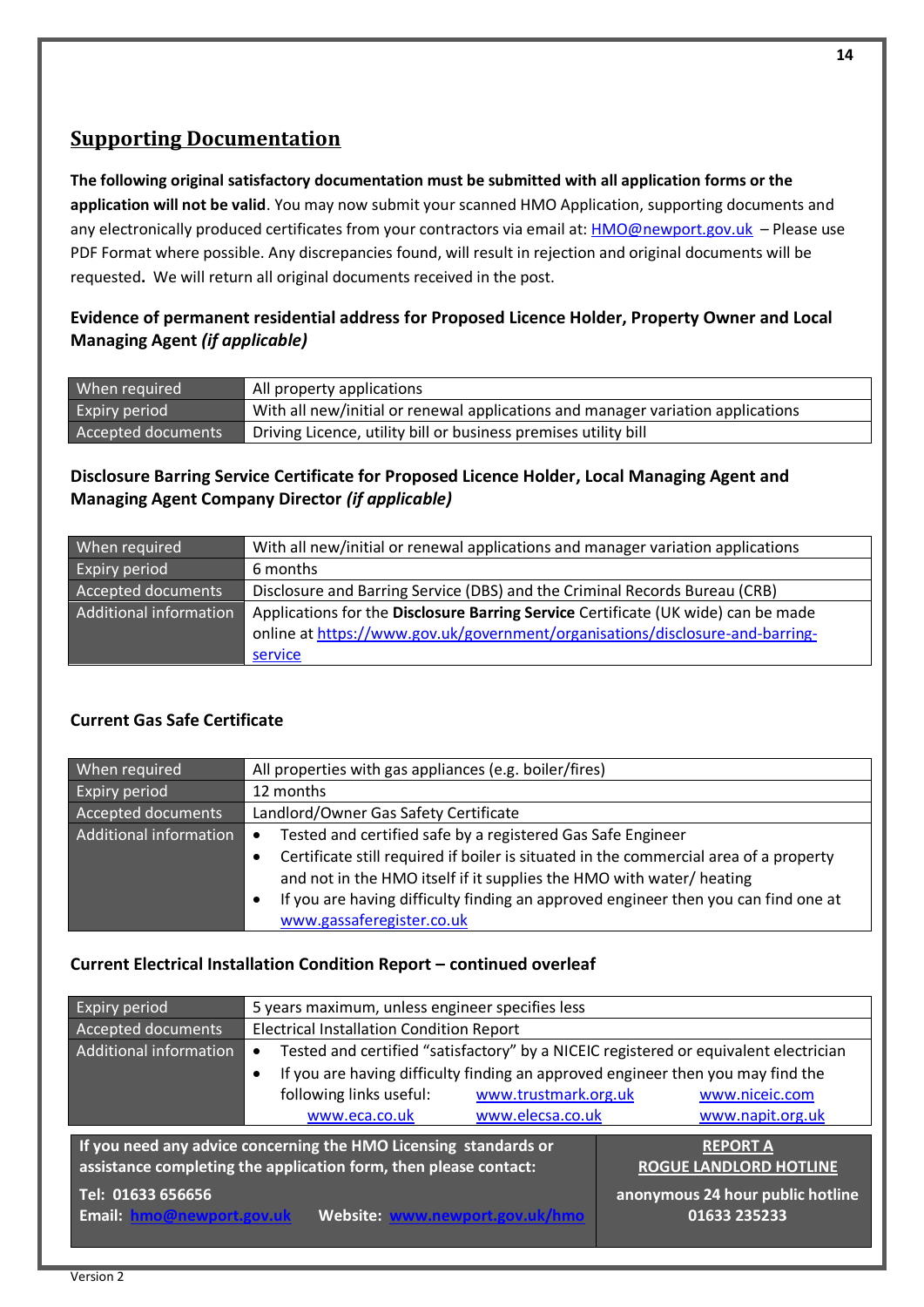|           | For the testing of flats a separate certificate is required for each flat plus another |
|-----------|----------------------------------------------------------------------------------------|
|           | for the communal areas (landlord supply) – Shared Houses require one certificate.      |
|           | Ensure any mains fed Fire Alarm and Emergency Lighting circuits present are tested     |
|           | and listed by the contractor                                                           |
| $\bullet$ | We do not accept a "Visual Condition Report" as this does not test the installation    |
|           |                                                                                        |

## **Current Fire Detection Test Certificate**

| When required          | All properties                                                                                        |
|------------------------|-------------------------------------------------------------------------------------------------------|
| <b>Expiry period</b>   | 12 months                                                                                             |
| Accepted documents     | <b>Fire Detection Test Certificate</b>                                                                |
| Additional information | Tested and certified compliant to BS 5839-6: latest edition<br>$\bullet$                              |
|                        | If no fire alarm is present at the time of new/initial application then a condition will<br>$\bullet$ |
|                        | be added to the licence with a deadline for installation (failure to install would be a               |
|                        | breach of licensing conditions).                                                                      |
|                        | All new installations require a design and installation certificate to confirm the<br>$\bullet$       |
|                        | grade of alarm system and compliance to BS 5839-6: latest edition                                     |
|                        | If a fire alarm is already present (i.e. renewal) a test certificate must be supplied<br>$\bullet$    |
|                        | Having difficulty finding an approved engineer, see links above for Electrical<br>$\bullet$           |
|                        | Installations                                                                                         |

## **Current PAT Certificate for portable electrical equipment** *(if applicable)*

| When required          | If supplying any appliances which have a plug that are over 12 months old                   |  |
|------------------------|---------------------------------------------------------------------------------------------|--|
| <b>Expiry period</b>   | 12 months                                                                                   |  |
| Accepted documents     | Portable Appliance Test (PAT) Certificate                                                   |  |
| Additional information | All tested items must be "passed" by an NICEIC registered or equivalent person<br>$\bullet$ |  |
|                        | Any failed items must be removed from the property<br>$\bullet$                             |  |
|                        | No testing is required for tenants own appliances<br>$\bullet$                              |  |
|                        | Having difficulty finding an approved engineer, see links above for Electrical<br>٠         |  |
|                        | Installations                                                                               |  |

## **Current Emergency Lighting Test Certificate** *(if applicable)*

| When required                                                                                                                                           | If advised by HMO inspecting officer                                                                                                                                 |                                                  |
|---------------------------------------------------------------------------------------------------------------------------------------------------------|----------------------------------------------------------------------------------------------------------------------------------------------------------------------|--------------------------------------------------|
| <b>Expiry period</b>                                                                                                                                    | 12 months                                                                                                                                                            |                                                  |
| Accepted documents                                                                                                                                      | <b>Emergency Lighting Test Certificate</b>                                                                                                                           |                                                  |
| Additional information                                                                                                                                  | Tested and certified compliant to BS 5266-1: latest edition<br>$\bullet$                                                                                             |                                                  |
|                                                                                                                                                         | If no emergency lighting is present at the time of new/initial application then a<br>$\bullet$                                                                       |                                                  |
|                                                                                                                                                         | condition will be added to the licence with a deadline for installation (failure to<br>install would be a breach of licensing conditions).                           |                                                  |
|                                                                                                                                                         | All new installations require a design and installation certificate to confirm the<br>$\bullet$<br>grade of alarm system and compliance to BS 5266-1: latest edition |                                                  |
|                                                                                                                                                         | If emergency lighting is already present (i.e. renewal) a test certificate must be<br>$\bullet$<br>supplied                                                          |                                                  |
|                                                                                                                                                         | Having difficulty finding an approved engineer, see links for Electrical Installations<br>$\bullet$                                                                  |                                                  |
| If you need any advice concerning the HMO Licensing standards or<br><b>REPORT A</b><br>assistance completing the application form, then please contact: |                                                                                                                                                                      | <b>ROGUE LANDLORD HOTLINE</b>                    |
| Tel: 01633 656656                                                                                                                                       |                                                                                                                                                                      | anonymous 24 hour public hotline<br>01633 235233 |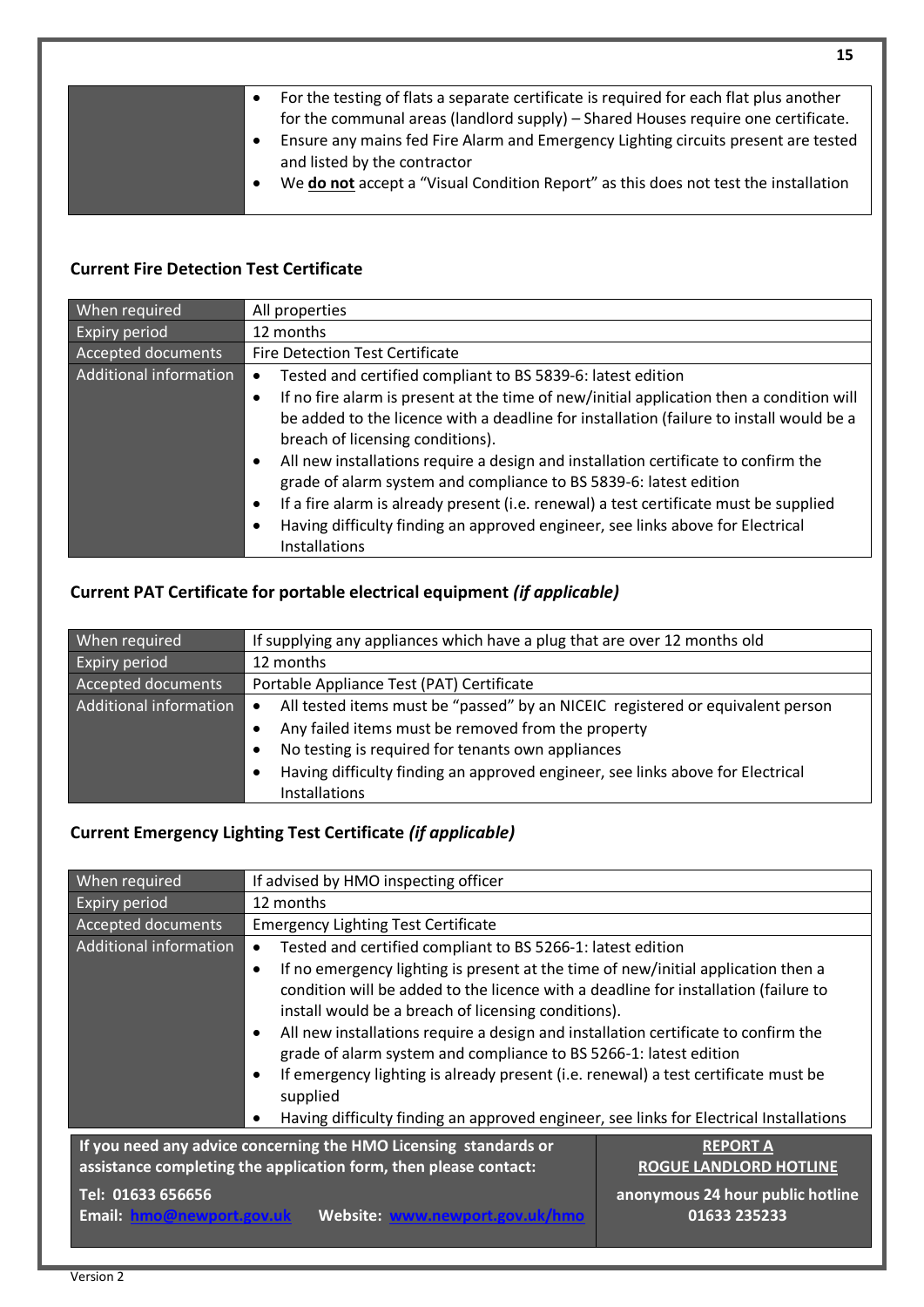#### **Current Energy Performance Certificate**

| When required          | All property applications                                                                      |
|------------------------|------------------------------------------------------------------------------------------------|
| <b>Expiry period</b>   | 10 years from date of issue                                                                    |
| Accepted documents     | Domestic Energy Performance Certificate                                                        |
| Additional information | Tested and certified by an accredited assessor to have a minimum energy<br>$\bullet$           |
|                        | performance rating of E. Properties rated F or G should not be rented as prescribed            |
|                        | under the Energy Efficiency (Private Rented Property) (England and Wales)                      |
|                        | Regulations 2015. Further information can be found at                                          |
|                        | https://www.gov.uk/government/collections/energy-performance-certificates                      |
|                        | For the testing of flats a separate certificate is required per flat<br>$\bullet$              |
|                        | If you are having difficulty finding an accredited assessor then you may find the<br>$\bullet$ |
|                        | following link useful:                                                                         |
|                        | www.epcregister.com                                                                            |

#### **Floor Plans**

| When required          | All property applications                                                                                                                                                                                                        |  |
|------------------------|----------------------------------------------------------------------------------------------------------------------------------------------------------------------------------------------------------------------------------|--|
| <b>Expiry period</b>   | N/A                                                                                                                                                                                                                              |  |
| Accepted documents     | Hand drawn, scale or non-scale plans                                                                                                                                                                                             |  |
| Additional information | Detailing facilities, fire doors, windows, fire detection and full room dimensions<br>$\bullet$<br>Floor Plans can be drawn by the Council if you opt for the Pre-Licence Inspection<br>Service<br>http://www.newport.gov.uk/hmo |  |

#### **Appendix A: Declaration of Understanding Form**

| When required          | All property applications                                     |
|------------------------|---------------------------------------------------------------|
| <b>Expiry period</b>   | N/A                                                           |
| Accepted documents     | Appendix A for all tenants currently residing in the HMO      |
| Additional information | Dated and signed by each tenant residing in the HMO           |
|                        | To download Appendix A refer to http://www.newport.gov.uk/hmo |
|                        |                                                               |

## <span id="page-15-0"></span>**Application Process**

Once your application has been received, a Licensing Officer will determine whether the application and supporting documents are correct and that the most appropriate person is the Licence Holder.

During a new HMO application the Council will investigate if a Pre-Licence HMO inspection has been undertaken. If so, the Officer will monitor remediation works and will liaise with the HMO Licensing Officer. The licence will not be issued until works are completed to a satisfactory standard or if the works can be classified under the licence conditions.

**If you need any advice concerning the HMO Licensing standards or assistance completing the application form, then please contact:**

**Tel: 01633 656656**

**Email: [hmo@newport.gov.uk](mailto:hmo@newport.gov.uk)** Website:

**REPORT A ROGUE LANDLORD HOTLINE**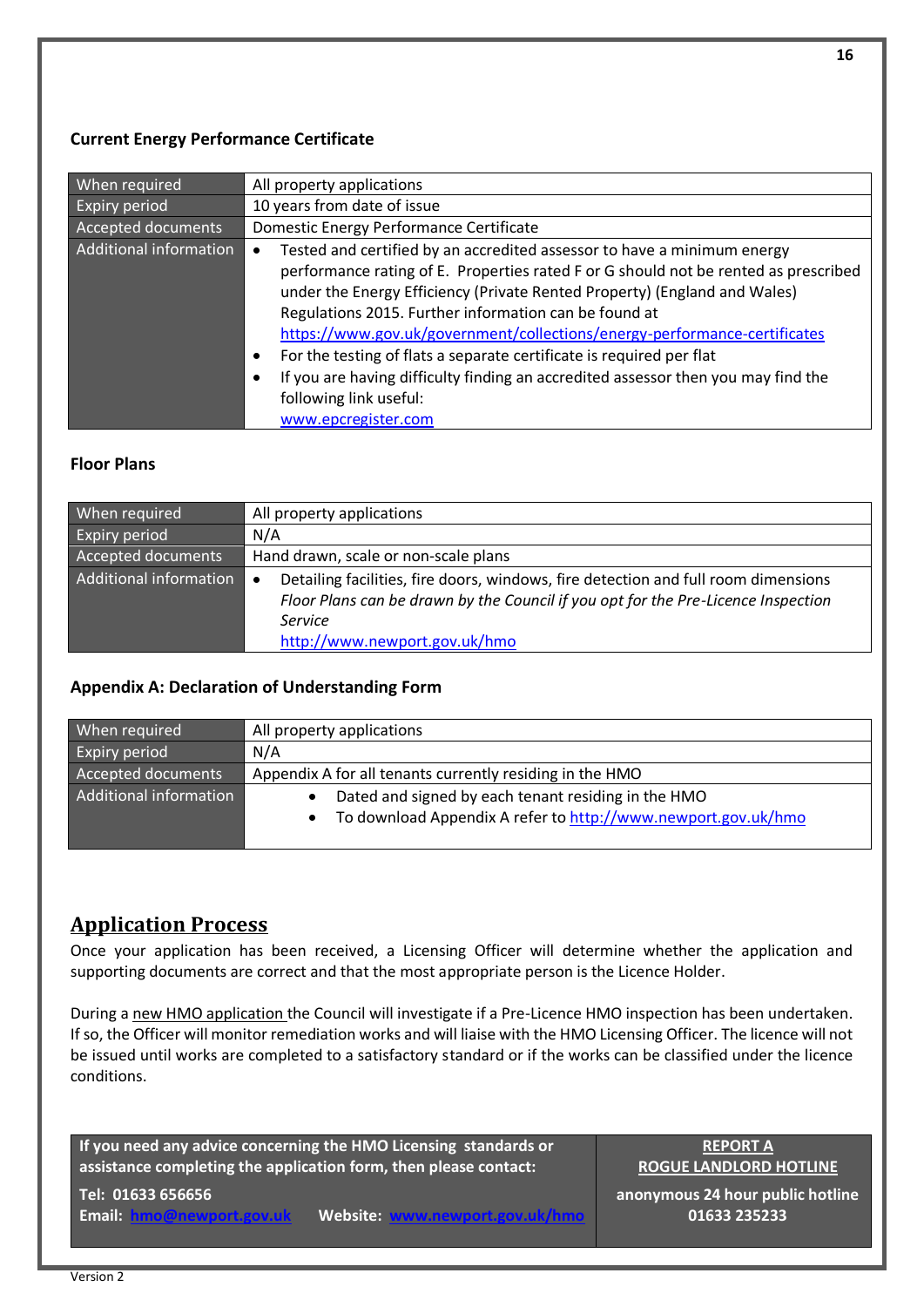If a Pre-Licence HMO inspection has not been undertaken Officers will visit and if the property is not to standard the Council will provide a copy of the licensing standards and you will be offered a Pre-Licence Inspection.

During a renewal HMO application the Council will have already inspected the property. If the Officer is satisfied with the property condition, they will report back to the Licensing Officer who will begin the process of the Licence Draft. If the property condition remains sub-standard the Council will consider enforcement following the Public Protection Enforcement Policy. Please refer to the licensing standards document for further information.

When the officer drafts the licence a copy, along with floor plans will be given to the Planning department, Building Control department and the Fire service for a 28 day consultation period in which they can make observations. All other interested legal parties will be consulted at this time.

Once the 28 days has lapsed, providing there are no objections, the final HMO licence will be issued. You will receive a copy via Email. A copy will be sent in the post if you did not supply an email address.

If you do not agree with the content of the licence, or if the licence is refused you have the right to appeal to the RPT

**Please note** - You will not receive your final licence until the invoice has been paid in **full.** 

## <span id="page-16-0"></span>**Licensing Enforcement**

Once you have received the licensing application form, if it is not completed and returned within 28 days along with all the relevant original enclosures the Council may consider initiating legal proceedings.

Failure to adequately manage a HMO or comply with any conditions attached to the HMO licence may result in a fine on conviction with an unlimited fine for each offence.

Any person, who operates an HMO without the requisite licence, will be guilty of an offence and may on conviction be liable to an unlimited fine and subject to a rent repayment order. They will receive a criminal record and loss of rental income. The Council may also take over the management of the property.

To arrange an inspection please contact us on 01633 656656 or email to [hmo@newport.gov.uk](mailto:hmo@newport.gov.uk)

**If you need any advice concerning the HMO Licensing standards or assistance completing the application form, then please contact:**

**Tel: 01633 656656**

**Email: [hmo@newport.gov.uk](mailto:hmo@newport.gov.uk)** Website:

**REPORT A ROGUE LANDLORD HOTLINE**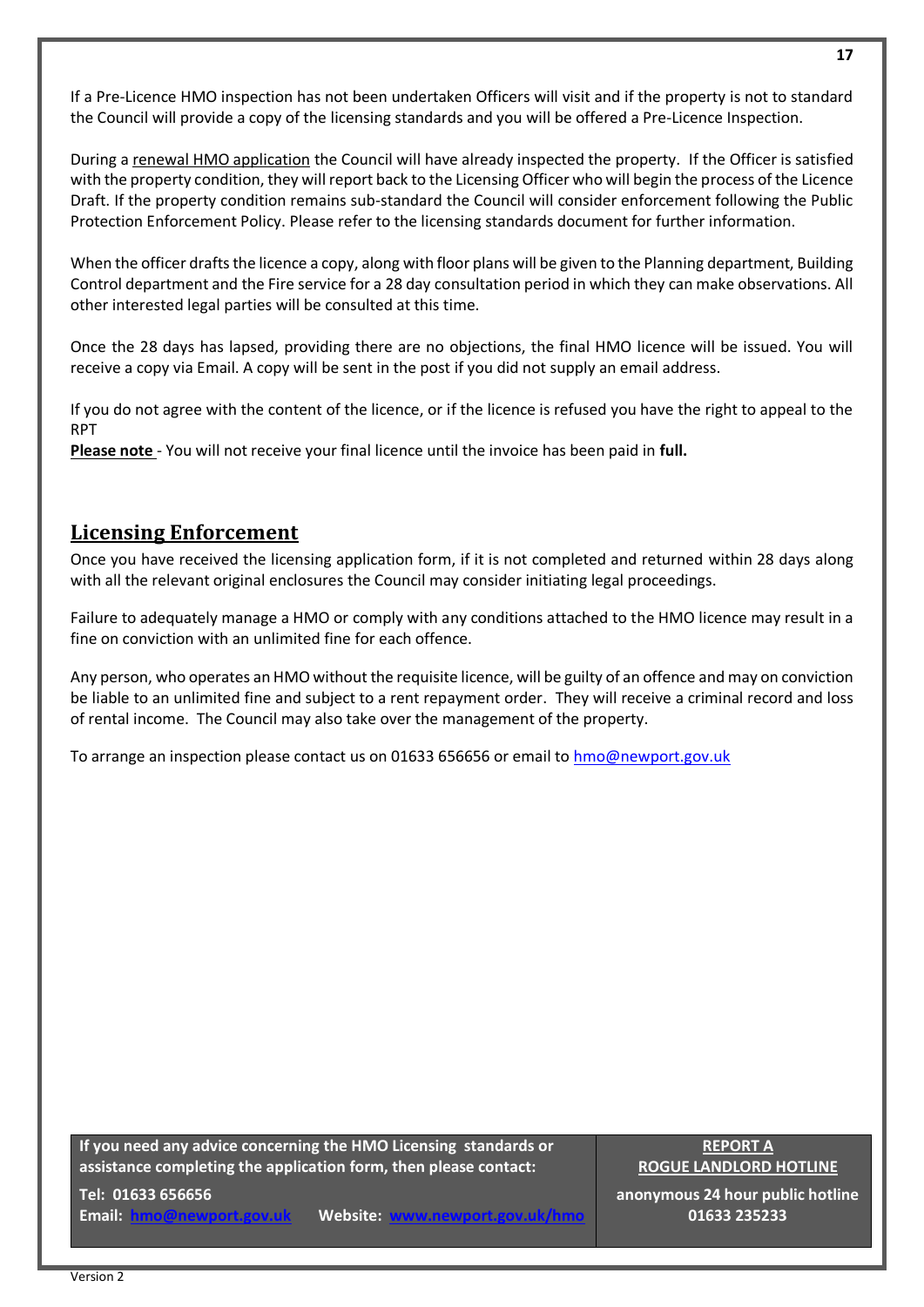## <span id="page-17-0"></span>**Appeal Mechanisms**

All appeals must be made within 28 days of the approval or refusal of the licence.

The RPT is a statutory organisation establishes under the Housing Act 2004.

Contact details for the RPT are:

- Address The Residential Property Tribunal Wales 1st Floor, West Wing Southgate House Wood Street Cardiff CF10 1EW
- By Website [http://rpt.gov.wales](http://rpt.gov.wales/) By Phone - 03000 252777 By Email - [rpt@gov.wales](mailto:rpt@gov.wales) By Fax - 03000 256146

## <span id="page-17-1"></span>**Rent Repayment Orders**

A Rent Repayment Order (RPO) is a means for tenants and former tenants to reclaim up to twelve months rent where a landlord rents out accommodation which should be licensed, but is not. However, the landlord must be found guilty in court or in a tribunal of committing the office of renting the accommodation without a licence. Such cases will be taken by the Council.

You can apply to the RPT as detailed above.

Download the [Rent Repayment Order Guide for Tenants](http://www.newport.gov.uk/documents/Housing-documents/HMO/Rent-Repayment-Orders-Guide-for-tenants-October-2018.pdf) (pdf)

**If you need any advice concerning the HMO Licensing standards or assistance completing the application form, then please contact:**

**Tel: 01633 656656**

**Email: [hmo@newport.gov.uk](mailto:hmo@newport.gov.uk)** Website:

**REPORT A ROGUE LANDLORD HOTLINE**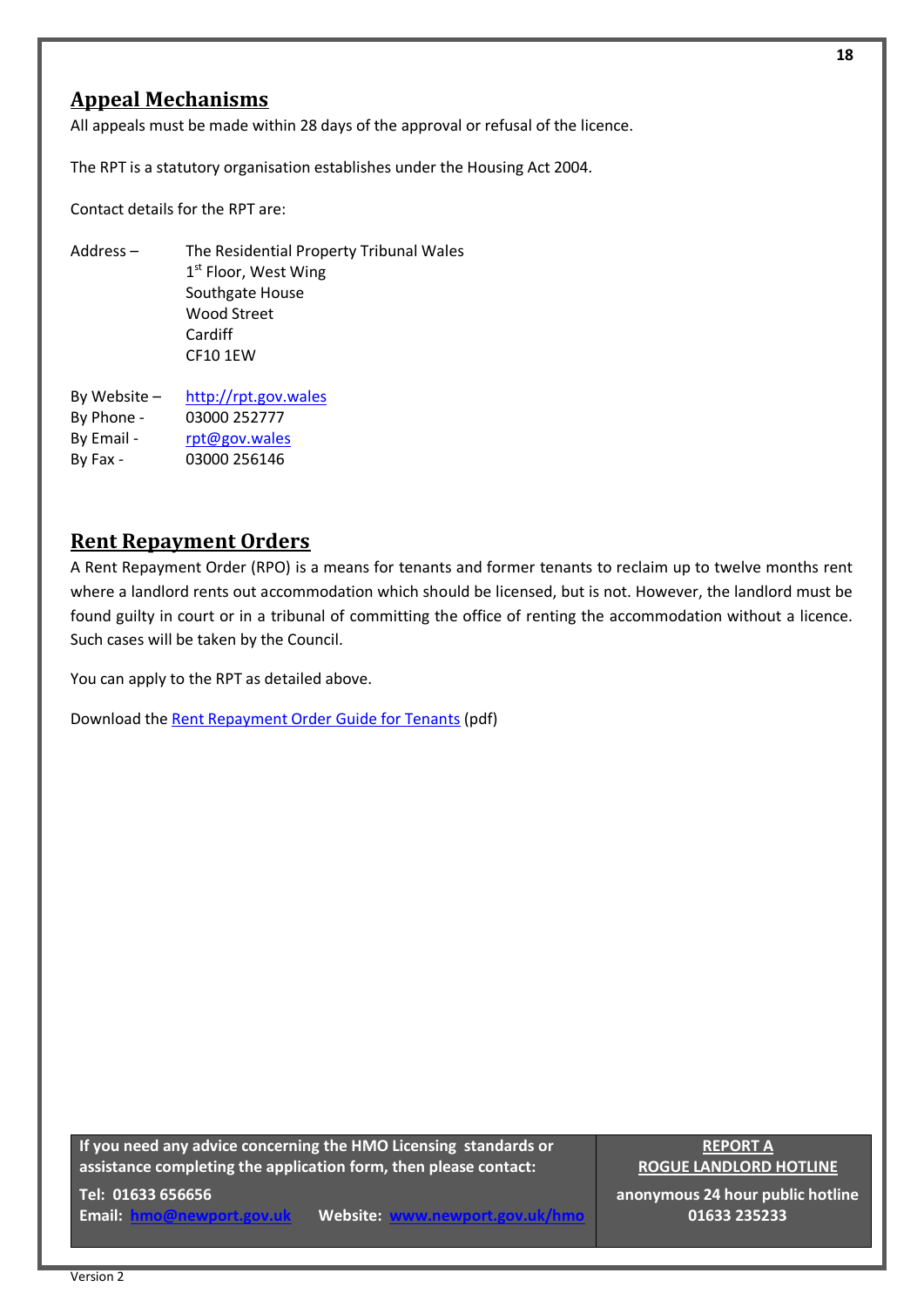## Guidance on submitting Floor Plans

Newport City Council, Environmental Health Housing Team requires accurate floor plans to enable a HMO licence to be issued, we are also required to forward floor plans to Building Control, Planning and the Fire Service. If the floor plans are received incorrectly, your HMO licence application may be delayed, therefore you would risk being declined a licence. If you submit your licence application late this will incur a higher fee.

If you are unable to provide floor plans, we can complete them for you through our **pre-licence service** at an additional cost to yourself. For a fee of £216.50 plus VAT we will:

- inspect the property
- advise you of the HMO licensing requirements and process
- help with the application form
- provide you with a schedule of works and a floor plan for you to consider

If you are considering two options for the property i.e. a shared house or bedsit accommodation, you will require an additional schedule of work and an additional floor plan as different layouts and facilities will have to be specified.

For a fee of £260 plus VAT we will provide you with two schedules and floor plans.

If you consider more than two options for the property an additional fee of £524 plus VAT for each additional layout proposal will be charged.

## What detail is required on floor plans?

For us to accept the floor plans we need the following information, the plans should be easy to read and provided on a separate document:

- Property address including postcode
- Room size measurements in meters ONLY for each room excluding bathrooms
- Room usage labelling e.g., bedroom, living room, kitchen
- Fire detection including any fire doors using the key as detailed below i.e., SD = smoke detector etc.
- Windows (including bays) and doors
- Chimney breasts (if present)
- Floor level e.g., Ground Floor, First Floor, Second Floor etc.

If you would like to discuss floor plans further, please contact Environmental Health Housing via Tel No. 01633 656656 or email [hmo@newport.gov.uk](mailto:hmo@newport.gov.uk)

*Example of acceptable floor plan is shown below, the property address has been excluded.* 

**If you need any advice concerning the HMO Licensing standards or assistance completing the application form, then please contact: Tel: 01633 656656**

**Email: [hmo@newport.gov.uk](mailto:hmo@newport.gov.uk)** Website:

**REPORT A ROGUE LANDLORD HOTLINE**